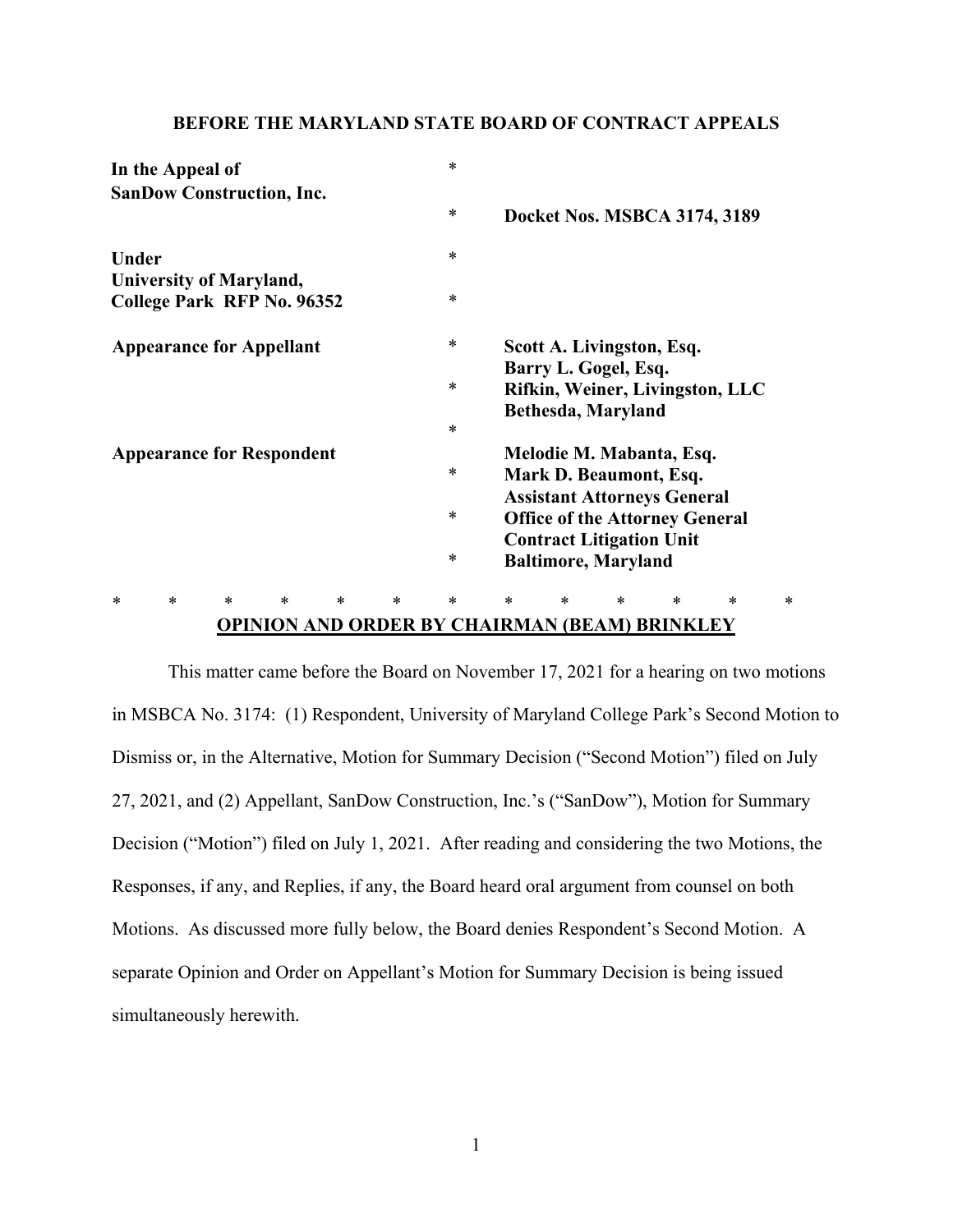#### **INTRODUCTION**

 These Consolidated Appeals are the epitome of protracted litigation; they thwart the General Assembly's clear intent that the Board resolve such appeals expeditiously and inexpensively. MD. CODE ANN., STATE FIN. & PROC. ("SF&P") §15-210. This matter began as a single bid protest over Respondent's evaluation of proposals and has now become four protests under review by the Board in three separate appeals, which have now been consolidated by the Board. The parties' endless fighting, filing motions at every turn, has made a relatively simple matter overly complex and cumbersome. The initial Appeal, which could have been resolved in a few months, continues to plod along almost a year later. For this reason, the Board believes that a detailed summary of the background of these Consolidated Appeals is warranted to provide context for the Board's decision and illustrate the complexity of the issues involved.

#### **BACKGROUND**

 On July 1, 2020, Respondent issued a Request for Proposals No. 96352 for On-Call General Contracting Services for Small Projects ("RFP").<sup>1</sup> Appellant, a certified Minority Business Enterprise ("MBE"), submitted its Proposal and was informed on or about February 11, 2021 that it did not satisfy the technical requirements of the RFP because its key personnel did not meet the five  $(5)$  year minimum experience requirements set forth in the RFP.<sup>2</sup> On March 1, 2021, Appellant filed its first bid protest ("First Protest") with the procurement officer ("PO"), which was denied on April 22, 2021. Appellant alleged that Respondent "ignored clear

<sup>1</sup> Pursuant to MD. CODE ANN., EDUC., §12-112(a), except as provided in §11-203 of the SF&P Article, the University System of Maryland is exempt from Division II of the SF&P Article (*i.e*., the Procurement Law). As such, its procurement process is not subject to COMAR; instead, the University System of Maryland has adopted its own Policies and Procedures for regulating its procurements.

<sup>&</sup>lt;sup>2</sup> Despite being advised that its Proposal had not satisfied the technical requirements, Appellant's Proposal was nevertheless ranked  $11<sup>th</sup>$  out of the 24 proposals that were received. The RFP provides that Respondent "anticipates" making multiple awards" to contractors, but it is unclear from the record exactly how many proposals were approved for award.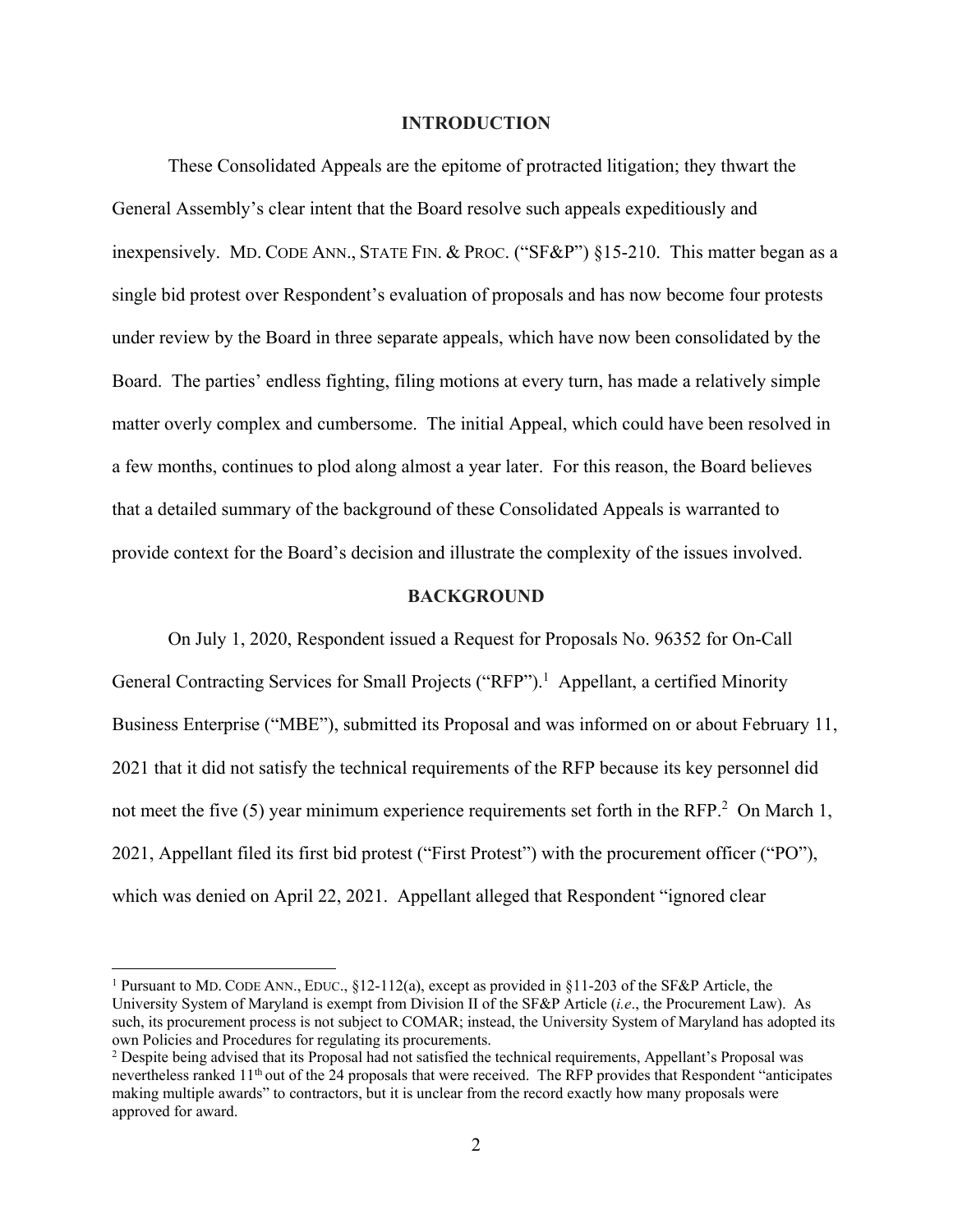indications of [Appellant's] key personnel experience, and applied undisclosed criteria to the evaluation of [Appellant's] proposal." This First Protest prompted Respondent to "halt" the procurement.3

 On April 30, 2021, Appellant appealed the denial of its First Protest. Three days later, on May 3, 2021, Appellant served Respondent with a Request for Production of Documents ("RPD"). So began the parties' seemingly endless discovery dispute, at the heart of which appears to be Respondent's continued refusal to produce certain documents Appellant had requested and which this Board later ordered Respondent to produce ("Disputed Documents"). To date, these Disputed Documents have not been produced.

 The discovery dispute began with the parties' battle over a confidentiality order, which is typically used to protect certain proprietary information contained in documents that have been requested from a State agency. This is usually a routine preliminary matter handled by the parties without the Board's involvement. In this case, however, Respondent filed two motions seeking relief from the Board. First, Respondent filed a Motion for Protective Order on May 12, 2021, asserting that because it had temporarily "halted" the procurement when Appellant filed its First Protest, and because Respondent "intended to file shortly" a motion to dismiss or, in the alternative, a motion for summary decision, Respondent was entitled to a protective order providing that "discovery not be had in this matter until the resolution of [Respondent's] Motion to Dismiss or, in the alternative, Motion for Summary Decision, and only if [Respondent's] motion is denied." In short, Respondent asked the Board to stay the discovery process until Respondent filed a dispositive motion and the Board issued a ruling on its motion.<sup>4</sup>

<sup>&</sup>lt;sup>3</sup> The Board is not certain what, exactly, Respondent did when it represented that it had "halted" the procurement.<br><sup>4</sup> This request in no way comports with the Board's standard procedures for conducting bid protest appe

This request in no way comports with the Board's standard procedures for conducting bid protest appeals because it has the effect of unnecessarily delaying resolution of an appeal. Generally, discovery is available to the parties as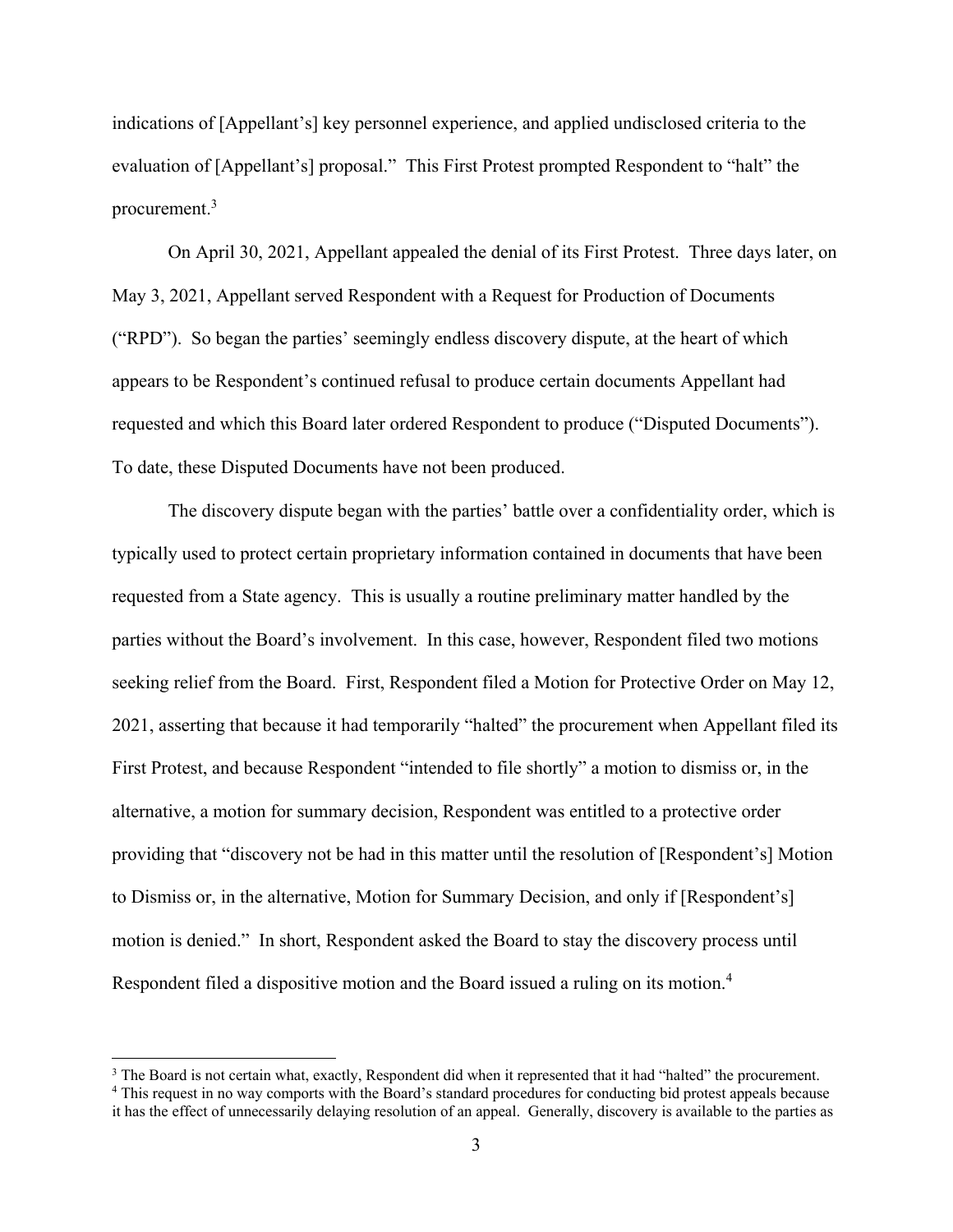In addition to filing its Motion for Protective Order, Respondent also filed a Motion to Strike Certain Redactions in Appellant's Notice of Appeal. Specifically, Respondent objected to the redaction of the names of Appellant's key personnel and the categories of work that they perform. Respondent contended that this information should not be redacted because it was within the public domain, whereas Appellant contended that public disclosure of this information would harm its client.

The very next day, on May 13, 2021, Appellant responded to Respondent's two motions by filing not only a Response opposing Respondent's Motion to Strike Certain Redactions, but also a Motion for Standard Protective Order, Opposition to Respondent's Motion for Protective Order, and Motion to Shorten Time for Response. Appellant requested that the Board issue its Standard Form Protective Order, which is generally used to protect parties' confidential and/or proprietary information.<sup>5</sup> Appellant asserted that Respondent had ignored its request that the parties use the Standard Form Protective Order and had, instead, sent Appellant its own "confidentiality order," representing that this proposed confidentiality order "was substantially similar to the standard order that [Appellant] forwarded to [Respondent] last week." Appellant disagreed, contending that the terms were substantially different, some of which were improper or erroneous. This volleying back and forth over which protective/confidentiality form should be used continued via email for nearly two weeks before the parties finally filed their competing motions with the Board.<sup>6</sup>

soon as an appeal has been filed, and, as set forth in COMAR 21.10.05.05B, the Board encourages voluntary cooperation in producing documents early and throughout the appeal to expedite the discovery process.

 $5$  The Standard Form Protective Order is a form that the Board provides on its website for litigants to use when it is necessary to protect confidential and/or proprietary information. The parties are free to use this form if they choose, or modify it to the extent both parties feel it is necessary. Once the parties have modified the form to identify the information to be protected and have executed the form, it is submitted to the Board, which then issues it as a Confidentiality Order.

<sup>6</sup> Additionally, on May 21, 2021, Appellant filed a Motion to Strike contending that Respondent's Reply to Appellant's Opposition to Respondent's Motion for Protective Order filed on May 20, 2021 contained "blatantly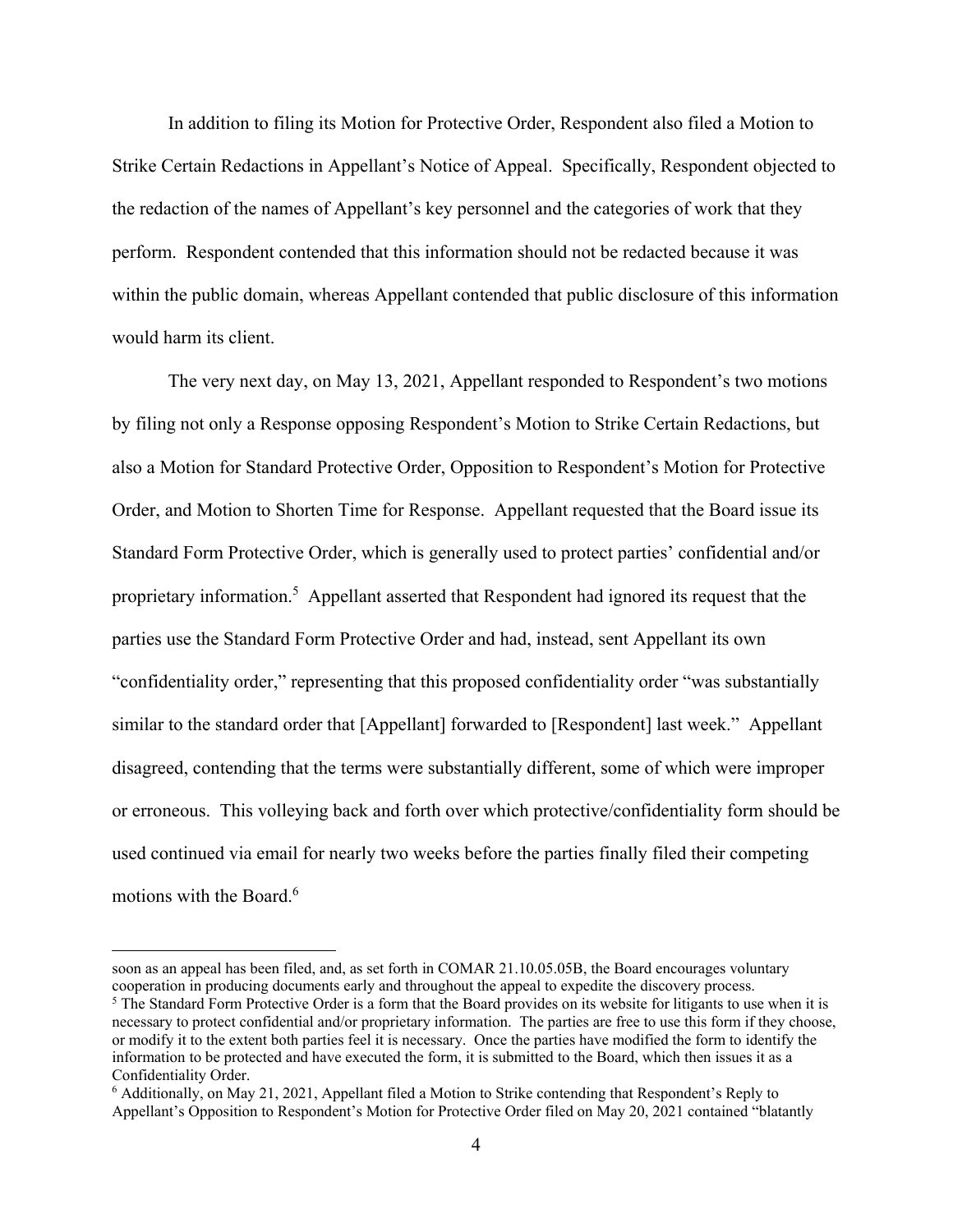Because the parties needed time to prepare and file their respective responses and replies in accordance with the time limits set forth in COMAR, the Board was unable to take any action to resolve this initial dispute until June 2, 2021, a little over a month after the Appeal had been filed, at which time the Board held a telephone conference with the parties' counsel.<sup>7</sup> During this call, the Board expressed its displeasure that the parties were unable to work together to resolve this simple preliminary matter without requiring the Board's intervention. The Board informed the parties that all four of their motions were being denied and explained the reasons therefor. In short, the Board refused to sign an order dictating whether the Board's Standard Form Protective Order or some other protective/confidentiality order must be used—the Board explained that parties are expected to work through drafting and agreeing on these protective/confidentiality orders without the Board's intervention.<sup>8</sup>

After the telephone conference ended, the Board issued four separate Orders, all dated June 2, 2021, an Order: (i) denying Respondent's Motion for Protective Order seeking to stay discovery, (ii) denying Appellant's Motion for Standard Form Protective Order, (iii) denying Respondent's Motion to Strike Certain Redactions, and (iv) denying Appellant's Motion to Strike. Two days later, on June 4, 2021, the parties submitted, and the Board issued, the Agreement and Order Protecting Confidentiality of Documents and Information ("Protective Order"). It took the parties more than a month to agree on a confidentiality order.

false representations regarding filings with this Board signed by *the very same counsel of record* for Respondent." (emphasis in original). Appellant requested the Board strike such "false statements from the record in this matter." In Response, Respondent filed a Line with the Board acknowledging and "sincerely apologiz[ing] to this Board and [Appellant] and its counsel for this lamentable yet inadvertent error."

<sup>7</sup> The parties did not request hearings on any of their motions.

<sup>&</sup>lt;sup>8</sup> Further discussion occurred regarding Appellant's document request and its concern that Respondent might not produce various documents. The Board refused to engage in speculation or comment on any anticipated course of action a party may choose to take. The Board simply encouraged the parties to work through any discovery issues that might arise.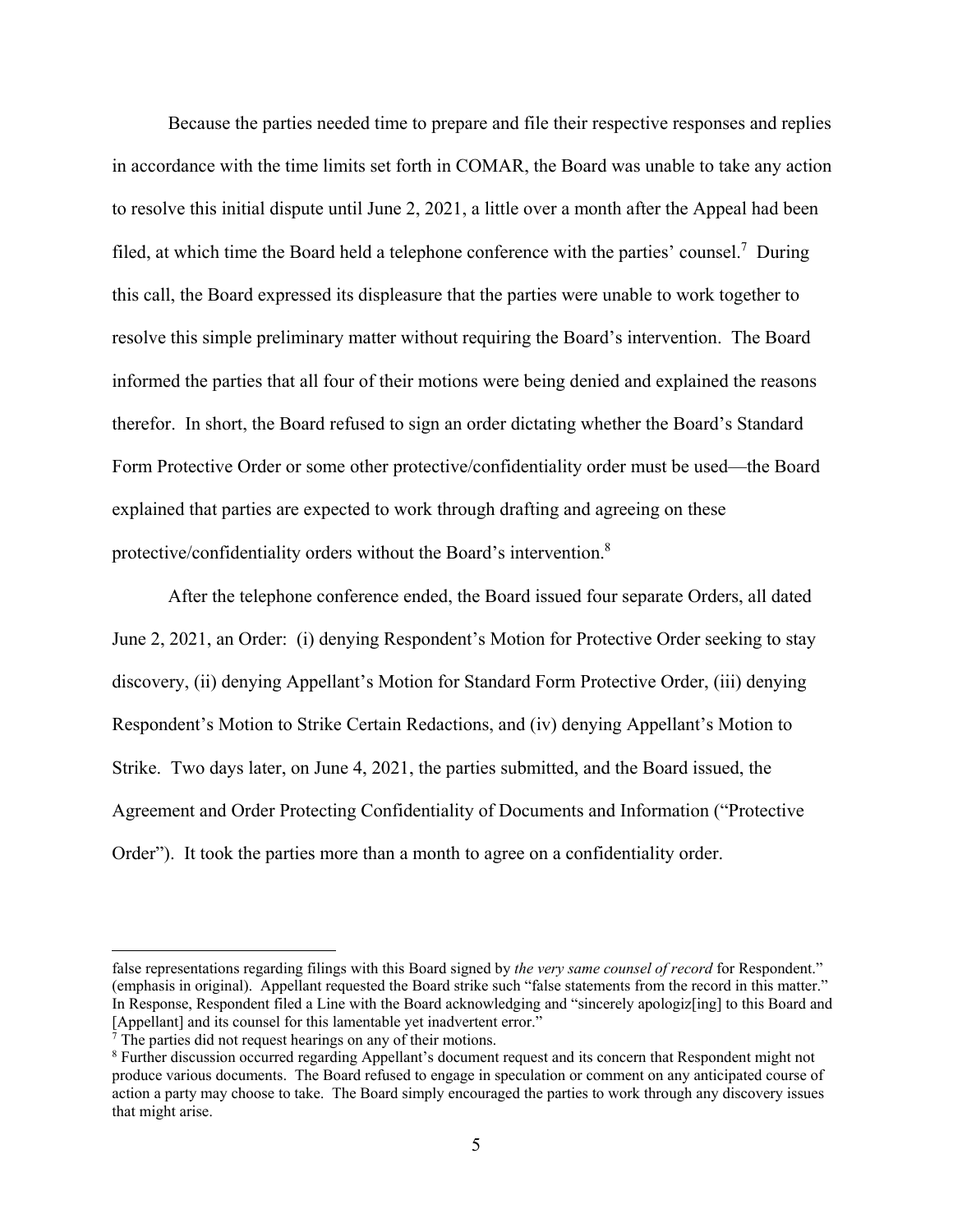On May 20, 2021, while the parties were engaged in this Protective Order dispute, Respondent filed a Motion to Dismiss or, in the Alternative, for Summary Decision ("First Motion"). The next day, on May 21, 2021, Appellant filed a Response in opposition, and on May 26, 2021, Respondent filed a Reply. On May 27, 2021, Respondent requested a hearing.

On June 16, 2021, the Board held a hearing on Respondent's First Motion. Toward the end of the hearing, Appellant's counsel orally moved for summary decision in its favor. The Chairman responded that although oral motions for summary decision are allowed under COMAR 21.10.05.06B(1), the Board was nevertheless requesting that he submit his dispositive motion in writing so that Respondent would have a full and fair opportunity to respond. The Board entered an Order the same day denying Respondent's First Motion. On June 29, 2021, the Board issued an Order scheduling the merits hearing for August 11, 2021.

Also on June 16, 2021, Appellant filed its Second Protest with the PO alleging that Respondent had improperly determined that at least three other proposals were found to be technically acceptable when, in fact, they had failed to satisfy material requirements of the RFP, thus rendering them unresponsive. Two months later, on August 18, 2021, Respondent denied the Second Protest.

On July 1, 2021, Appellant filed, in writing, the oral Motion for Summary Decision it had made at the June 16, 2021 hearing. The next day, Appellant filed a Motion to Shorten Time for Respondent to respond. On July 6, 2021, Respondent filed a Response opposing the Motion to Shorten Time. On July 7, 2021, Appellant filed a Reply, and the Board then issued an Order requiring Respondent to file its response to Appellant's Motion for Summary Decision "on or before July 12, 2021." To date, Respondent has not filed a written Response opposing Appellant's Motion.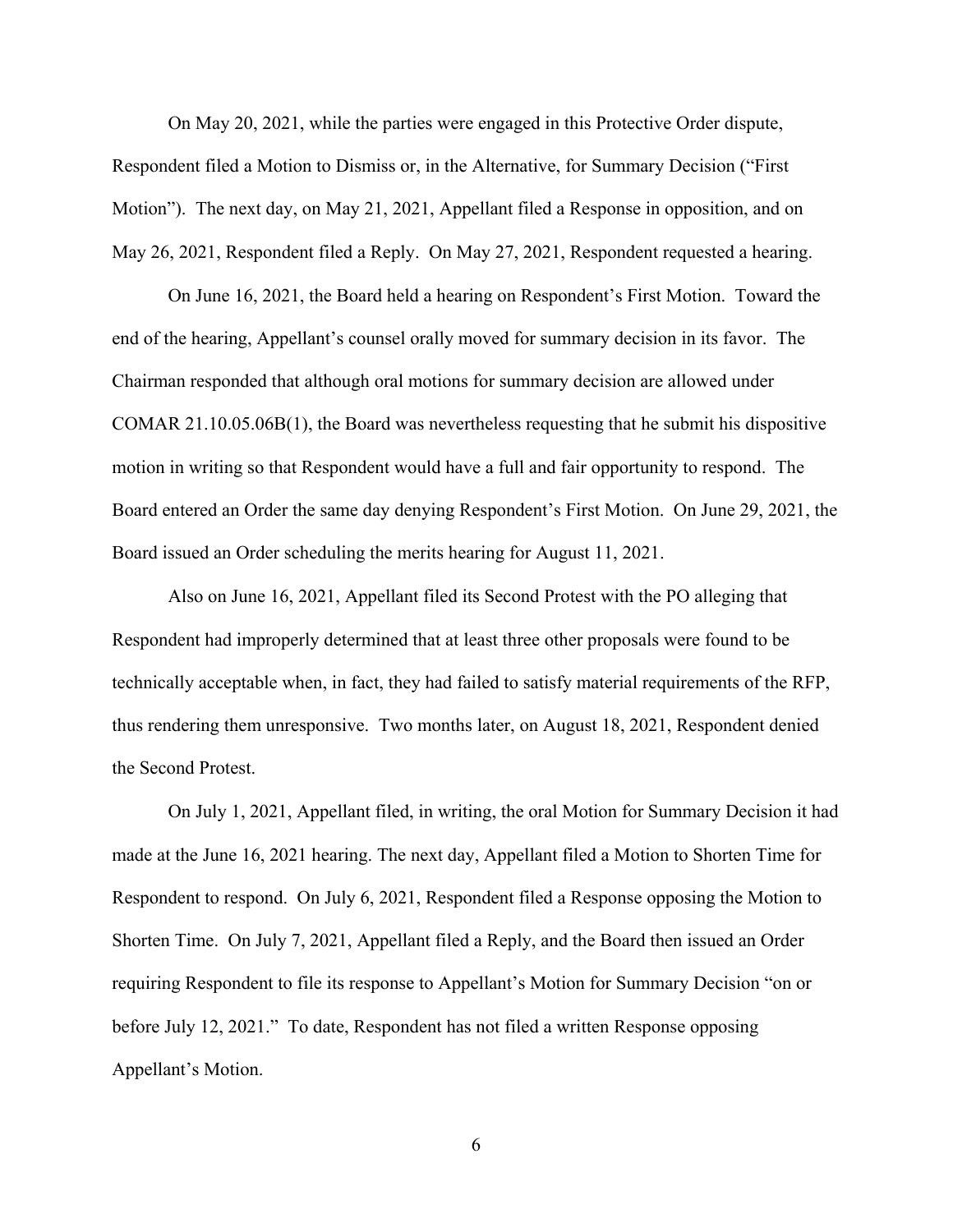On July 8, 2021 the parties' discovery dispute escalated: because Respondent had not yet produced the Disputed Documents (and/or had produced them with redactions Appellant contended were improper), Appellant filed a Request for Subpoena to obtain the same Disputed Documents.<sup>9</sup> In its Request for Subpoena, Appellant asserted that "if Respondents were allowed to stretch out this process and delay discovery, Appellant would be prejudiced it [sic] its ability to prosecute this case and present this matter fully [at the merits hearing] on August 11, 2021."<sup>10</sup>

Less than two (2) hours after Appellant submitted its Request for Subpoena to obtain the Disputed Documents, Respondent filed a Line stating that Respondent "intends to cancel the above-referenced solicitation" and that the "formal cancellation notice will go out to all Proposers on July 9, 2021." Respondent asserted that "the cancellation will render [Appellant's] appeal moot." It also informed the Board that Respondent "will not file its Agency Report on July 9, 2021 or the Opposition to "Appellant's Motion for Summary Judge [sic] on July 12, 2021 as the [Respondent] had intended." Respondent further asserted that "there will no longer be any

<sup>&</sup>lt;sup>9</sup> Rather than request a subpoena, Appellant could have also, or instead, filed a Motion to Compel production of the Disputed Documents, which would not have been ripe for the Board's consideration until August 6, 2021 (after allowing time to file a response and a reply). This would have given Respondent only five days to produce the Disputed Documents, assuming Respondent had been willing to produce them without objection.<br><sup>10</sup> In the Request for Subpoena, Appellant asserted that RPD Nos. 2, 5, 9, 10, 11, 12, 19, and 20 had not yet been fully produced and, despite the June 4, 2021 Protective Order, Respondent objected to all of Appellant's Requests on the following grounds: [Respondent] objects to each request to the extent that it requires disclosure of confidential, proprietary, or financial information." Appellant further asserted that Respondent had objected to "each and every request to the extent that it requests documents protected by … executive, deliberative process privilege, or any other applicable privilege" and that Respondent had also objected to certain other Requests (*i.e*., RPD Nos. 11, 12, 15, 19, and 20) on the grounds that only the records that Respondent determined were "relevant" would be produced "with appropriate redactions as this is an ongoing procurement." Anticipating further opposition to production, Appellant also requested that the Board shorten the time for

Respondent to file any motion to quash the subpoena to within five (5) days from the issuance of the subpoena rather than the standard ten (10) days. The Board did not rule on this request.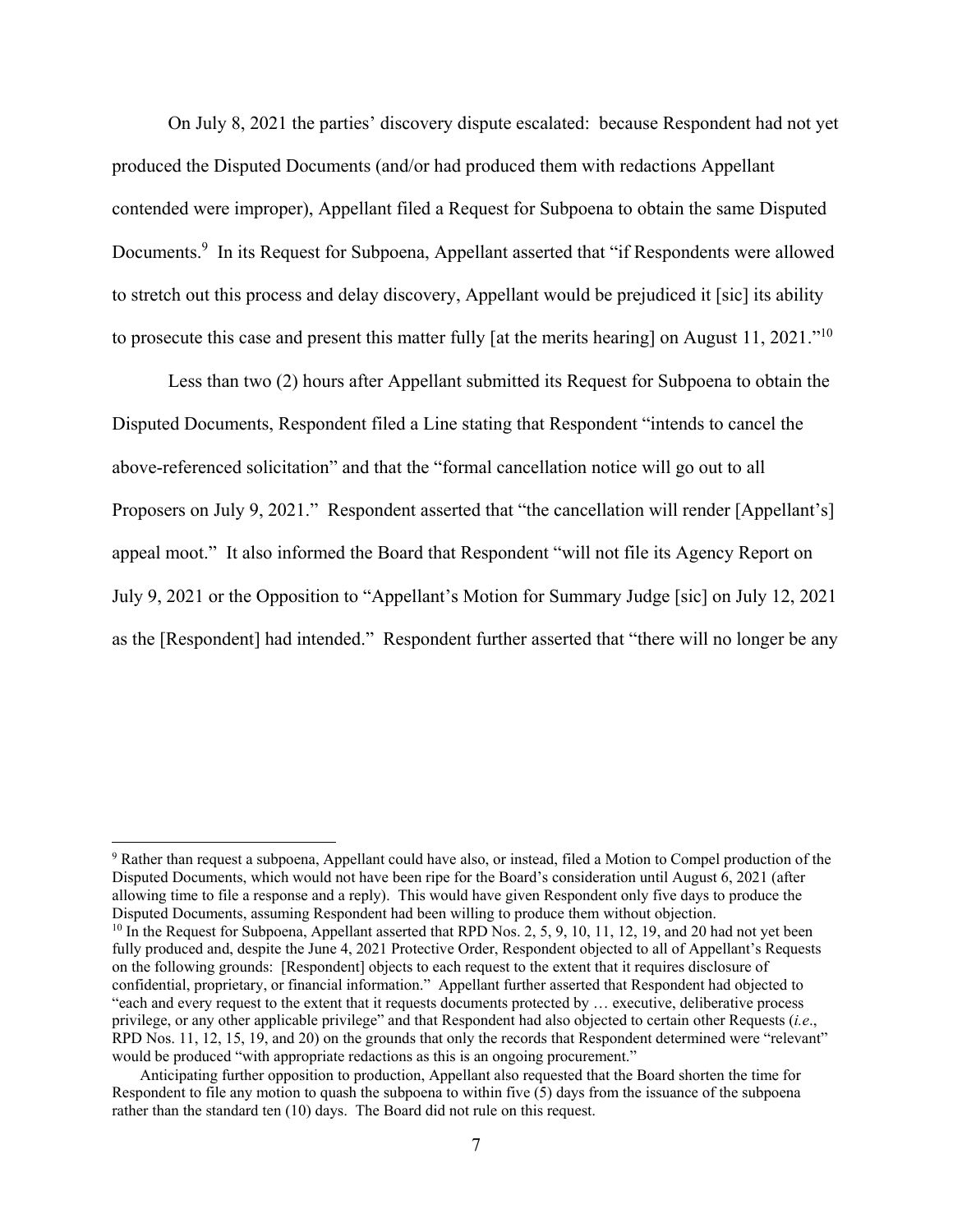need for the deposition that [Appellant] noted for July 26, 2021 or the August 11, 2021 merits hearing."<sup>11</sup> Respondent did not provide a reason for its intent to cancel the solicitation.<sup>12</sup>

On July 12, 2021, Respondent issued a Notice of Cancellation of the RFP, which was sent to all vendors. It was not, however, sent to the Board. The Notice did not provide a basis for its decision to cancel the RFP other than to state that it was in the State's best interest to do so. On July 14, 2021, two days after receiving the Notice of Cancellation, Appellant filed its Third Protest with the PO alleging that because Respondent's Notice of Cancellation failed to provide a basis for Respondent's decision to cancel, the cancellation was arbitrary, unreasonable, capricious, unlawful, and constituted a breach of trust. On October 22, 2021, more than three months later, Appellant's Third Protest was denied.

On July 20, 2021, nearly two weeks after the Board received Respondent's Line advising that it intended to cancel the RFP, having heard nothing further on the matter from Respondent (the Board still had not been provided a copy of, nor made aware of, the Notice of Cancellation that Respondent issued on July 12, 2021), the Board issued the subpoena ("Subpoena") requested by Appellant to ensure that the Appeal was not delayed any further.<sup>13</sup> On July 23, 2021, at 8:20

 $11$  To be clear, Appellant did not note a deposition for July 26, 2021. Depositions are not permitted in bid protest appeals unless the requesting party can show that "extraordinary circumstances require limited additional discovery to avoid either substantial unfairness or prejudice." COMAR 21.10.07.04A. The request for the subpoena at issue was for what is commonly referred to as a "subpoena *duces tecum*" or a "records deposition subpoena," which is used for the purpose of compelling the production of documents designated in the subpoena when served upon a custodian of records for a business or entity. *See* COMAR 21.10.05A(1)(c). A "records deposition subpoena" is not the same as a deposition insofar as it does not compel the presence of a person to testify under oath and submit to questioning by counsel before a court reporter. Rather, a "records deposition subpoena" simply compels the custodian of records of a business or entity to produce the documents designated in the subpoena by a date certain. 12 We pause here to note that Respondent has used the term "cancellation" to refer to what COMAR 21.06.02.02 defines as a "Rejection of All Bids or Proposals." Under COMAR, which the Board looks to when Respondent's Policies and Procedures are silent on an issue, as they are here with regard to cancellations, a "cancellation" occurs before bids are opened, whereas a "rejection of all bids or proposals" occurs after bid/proposal opening but before award. Nevertheless, for ease of reference, we will continue to refer to what is technically a "rejection of all bids or proposals" as a "cancellation" throughout this Opinion.

<sup>&</sup>lt;sup>13</sup> Pursuant to COMAR 21.10.05.05A, "[u]pon written request of a participant in a proceeding before the Appeals Board, the Appeals Board shall issue a subpoena requiring: … [p]roduction of books, papers, documents, or tangible things designated in the subpoena."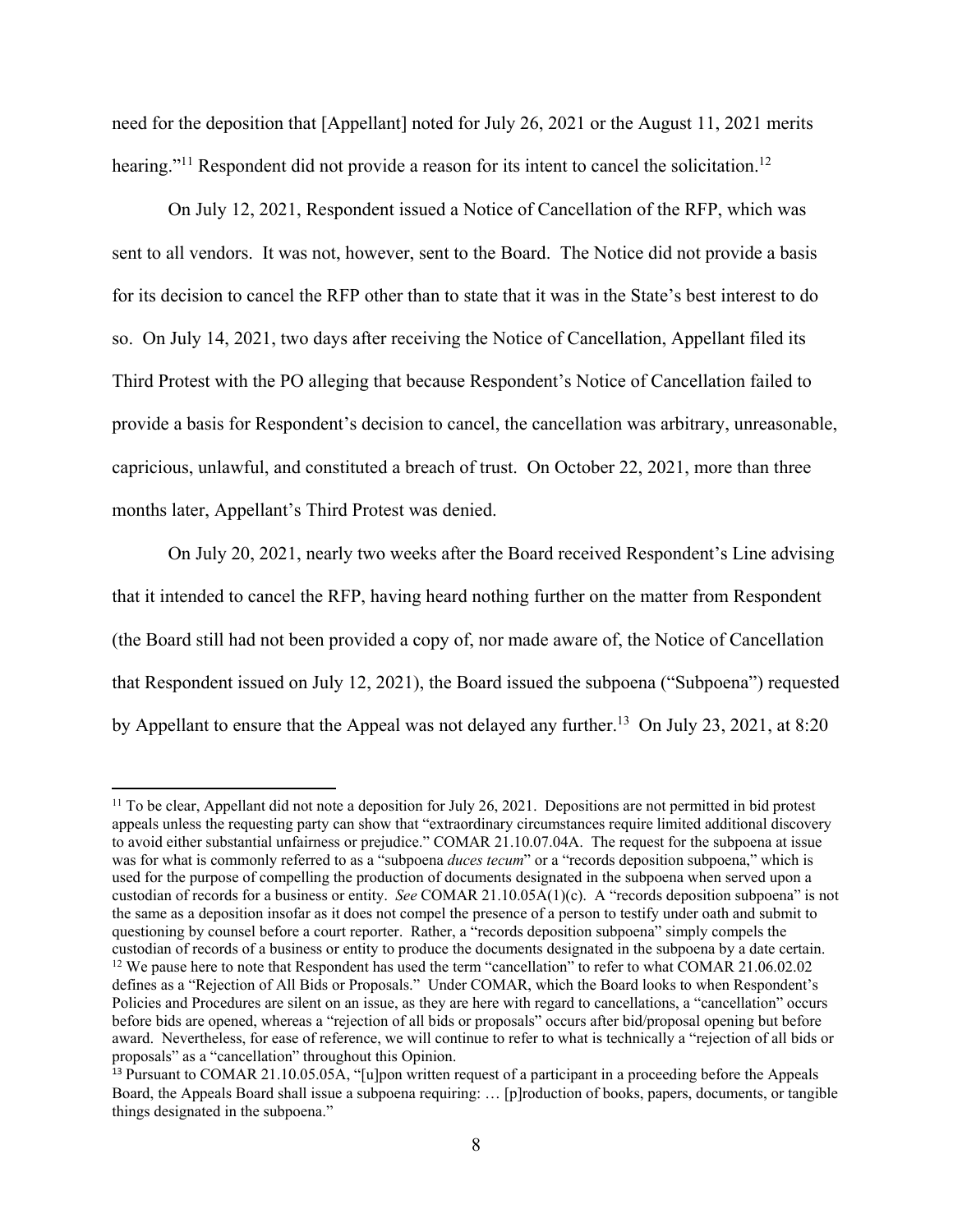a.m., Appellant filed a Return of Service reflecting that Ms. Maria G. Gutierrez had been personally served at her home on July 21, 2021 at 10:45 a.m. Approximately seven (7) hours later the same day, Respondent filed a Motion to Quash and Opposition to Motion to Compel.<sup>14</sup>

In its Motion to Quash, Respondent (i) objected to Appellant's use of the Subpoena for a records deposition to obtain the same documents sought through Appellant's RPD, (ii) asserted that Respondent had already responded to Appellant's RPD, (iii) asserted that the Board was informed of Respondent's cancellation on July 8, 2021, (iv) contended that Ms. Gutierrez was "neither the procurement officer nor the custodian of records for [Respondent]," and (v) stated that "Schedule A was not attached to the Subpoena and was not served upon Ms. Gutierrez."<sup>15</sup>

Respondent also asserted that both relevance and the deliberative process privilege were at issue with regard to the Disputed Documents, and that Appellant had failed to "meet and confer with [Respondent] regarding the production prior to the cancellation of [the solicitation] to determine whether resolution of its discovery dispute was possible."16

After receiving Appellant's Third Protest on July 14, 2021, Respondent issued a "Corrected Notice of Cancellation" on July 26, 2021. Although it did not identify what

<sup>&</sup>lt;sup>14</sup> Appellant did not actually file a "motion to compel." Respondent simply asserted that Appellant's Request for Subpoena was a "thinly-veiled motion to compel." *See infra* at n.9.<br><sup>15</sup> Respondent's counsel has made numerous representations in various pleadings filed with this Board and with the

Circuit Court for Prince George's County, stating, or at the very least implying, that the Board was made aware of the cancellation when it occurred on July 12, 2021. But, as stated *supra*, this Board was never provided a copy of the Notice until late afternoon on July 20, 2021, after Respondent became aware that the Board had issued the Subpoena. Respondent's counsel sent her apologies to the Board via email to the Board's Clerk on July 20, 2021 at 3:49 p.m., and attached a copy of the Notice.

The point is that a Line stating that a party "intends" to do something does not make it so. Thus, despite Respondent's counsel's representations to the contrary, this Board was not made aware that the solicitation had, in fact, been cancelled until late in the day on July 20, 2021, after the Board had already issued the Subpoena..<br><sup>16</sup> Although there is no legal obligation for the parties to "meet and confer" about a discovery dispute befor motion to compel or requesting a subpoena, the Board certainly encourages the parties to do so as reflected in COMAR 21.10.05.02C and COMAR 21.10.05.05B. However, COMAR 21.10.05.05A(2) does require that a party requesting a subpoena certify that an effort has been made to comply with §B of the Regulation, which provides that parties are expected to voluntarily cooperate and make available to the other party upon request documents and other tangible things under its control without the issuance of a subpoena. In its Request for Subpoena, Appellant did certify that it had made such an effort.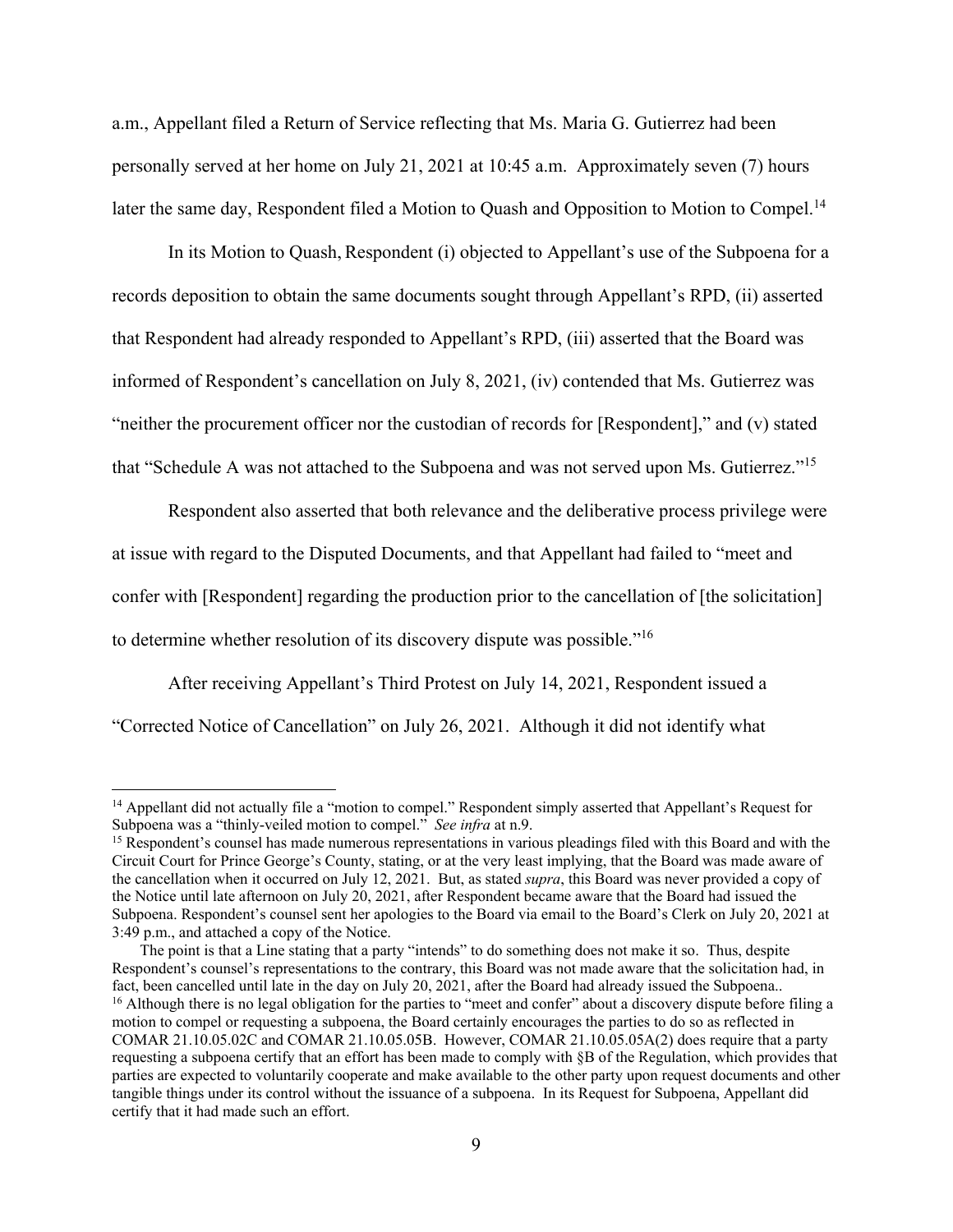information was being corrected, it did provide a basis for its previous determination to cancel the RFP, stating that Respondent had "determined that there were certain ambiguities in the language of the RFP's evaluation criteria ... [and] it was in the State's best interest to cancel this RFP in order to revise the evaluation criteria language should [Respondent] issue a new RFP for On-Call General Contracting Services for Small Projects."

The next day, on July 27, 2021, with the August 11, 2021 merits hearing fast approaching, Respondent filed its Second Motion, which is the subject of this Opinion and Order, contending that the Appeal was moot insofar as the RFP had been cancelled. On August 6, 2021, Appellant filed its Response opposing the Second Motion and, on August 12, 2021, Respondent filed its Reply. Due to COMAR's time requirements for filing a response to a motion and a reply, it was clear to the Board that the August 11, 2021 merits hearing would need to be postponed, which it did by Order dated July 28, 2021.

On July 30, 2021, Appellant filed its Fourth Protest with the PO, alleging that the reasons for canceling the solicitation as set forth in the Notice of Corrected Cancellation were a pretext. The Fourth Protest was denied nearly three months later, on October 22, 2021.

On August 2, 2021, Appellant filed a Response opposing Respondent's Motion to Quash the Subpoena. On August 5, 2021, after Respondent filed its Reply, the parties were informed that the Board would not be holding a formal in-person hearing on the Motion to Quash but was willing to hold an informal telephone conference in an attempt to assist the parties in resolving this latest discovery dispute. The parties were advised that the call was voluntary and that if the Board could not assist the parties in resolving their dispute during the call, the Board would issue a ruling on Respondent's Motion to Quash based on the parties' filings. Both parties' counsel agreed to participate, and the conference call was held on August 6, 2021 at 11:30 a.m.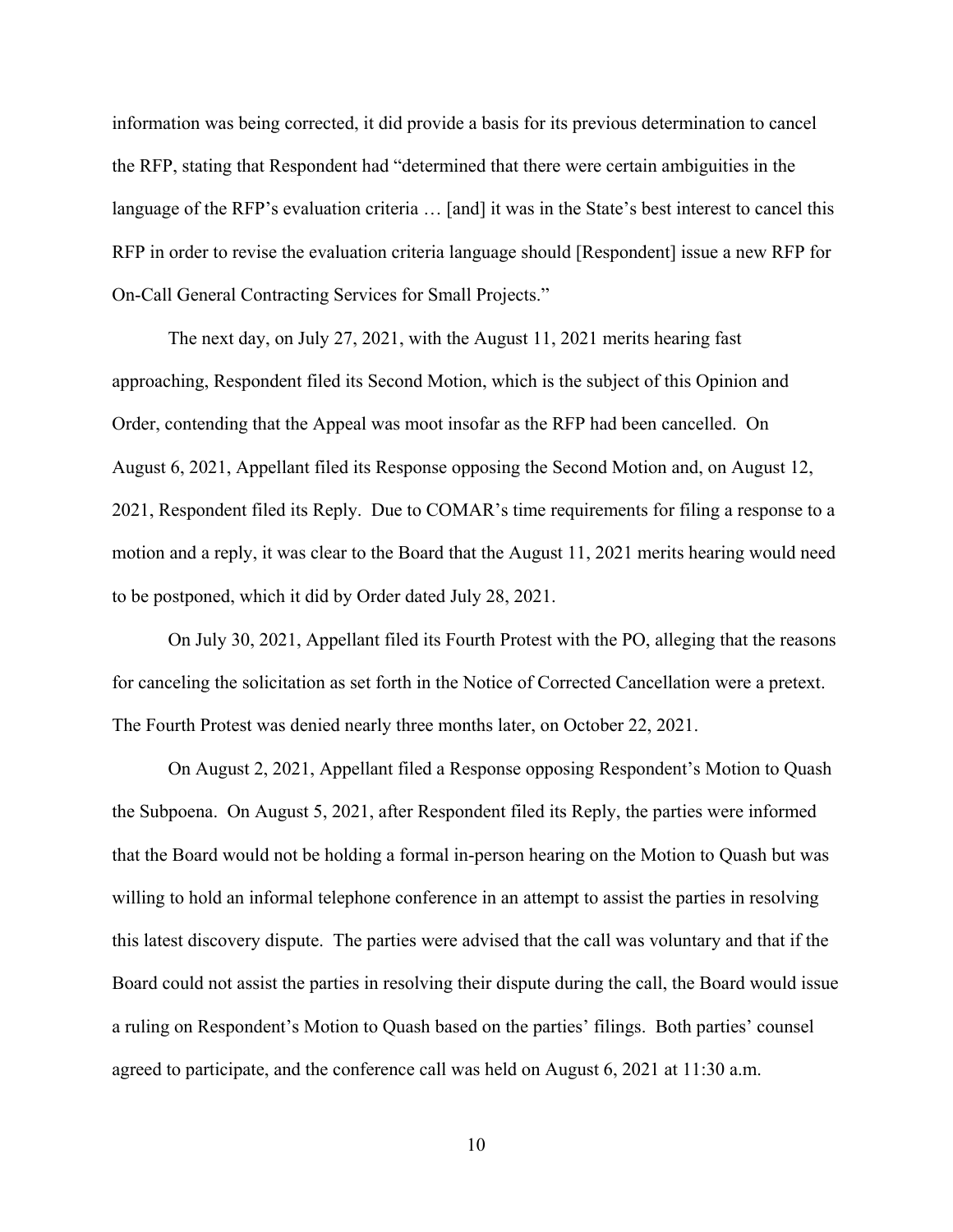Board Member Michael J. Stewart, Jr., presided on the call, and Chairman Bethamy (Beam) Brinkley was also present and participated.<sup>17</sup> Member Stewart was able to distill from the parties that only eight (8) of the RPD (as also set forth on Schedule A of the Subpoena) were still outstanding and at issue (*i.e.*, Request Nos. 2, 5, 9, 10, 11, 12, 19, and 20). Member Stewart walked through each of these Requests and provided Respondent the opportunity to explain the basis for its objections to producing the Disputed Documents. In essence, Respondent asserted that they were not relevant and that "the deliberative process privilege protects evaluators' notes and certain other pre-decisional and deliberative documents from disclosure."18

Member Stewart explained his understanding of the law governing relevance and the deliberative process privilege, particularly as it relates to evaluators' notes, which the Board routinely orders agencies to produce (with evaluators' names redacted). When Respondent asserted that evaluators' notes "are specifically covered by the deliberative process privilege," Mr. Stewart asked Respondent's counsel to identify any applicable case law in which the deliberative process privilege had been applied to bid protest appeals. Respondent's counsel did not identify any authority supporting this assertion. Member Stewart shared his personal belief that the lack of authority on the application of the deliberative process privilege in bid protest appeals (as opposed to contract claim appeals) was because this particular privilege does not apply to evaluation documents in bid protest appeals that challenge the evaluation process: the Board would be unable to perform its review and draw any conclusions about whether the agency acted in accordance with the Procurement Laws if the Board were unable to review evaluators' notes and other evaluation documents reflecting what occurred during the evaluation

<sup>&</sup>lt;sup>17</sup> Board Member Kreis was out on pre-planned leave and did not participate in the call or the decisions immediately resulting from the call.

<sup>&</sup>lt;sup>18</sup> As is customary, Respondent prepared and submitted to the Board a Memorandum summarizing the discussions that occurred on this call. This Memorandum is a part of the record in these Consolidated Appeals.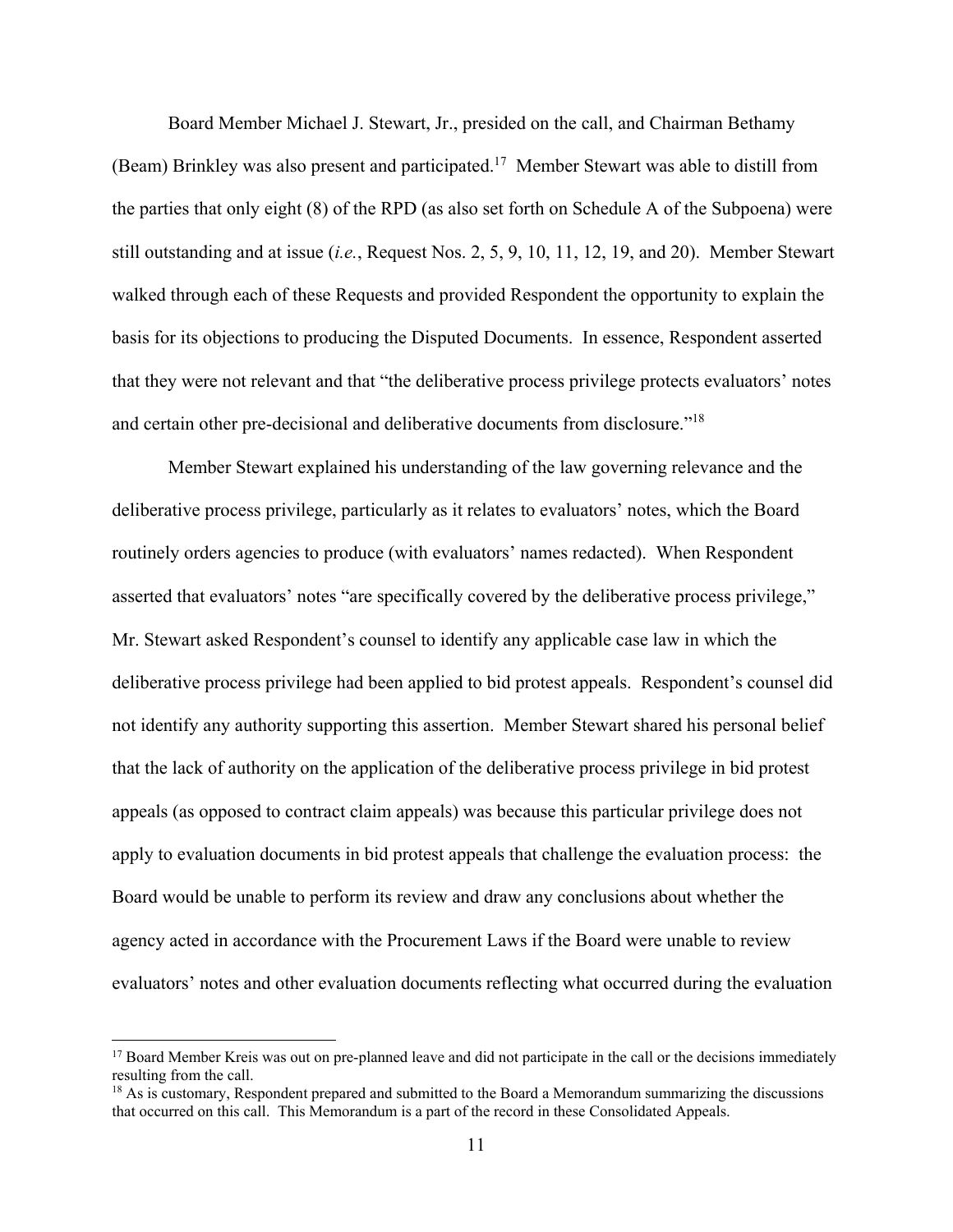process. Member Stewart also stated his belief that even if the deliberative process privilege did apply, the applicable balancing test favors production of the Disputed Documents.<sup>19</sup>

Member Stewart ultimately told the parties they had two options: they could enter into a Consent Motion and Order regarding disclosure of the Disputed Documents, or the Board would issue an order based on the parties' filings. Respondent's counsel was unwilling to voluntarily produce the Disputed Documents and asked the Board to issue a ruling on Respondent's Motion to Quash.<sup>20</sup> The Board's Order denying the Motion to Quash was issued on August 10, 2021—it required Respondent to produce the Disputed Documents subject to the Subpoena, with the identity of the members of the Evaluation Committee redacted, no later than August 17, 2021 ("Discovery Order").

Six days later, on August 16, 2021, the parties' discovery dispute escalated further.

Rather than produce the Disputed Documents in accordance with the Board's Discovery Order, Respondent filed an interlocutory Petition for Judicial Review in the Circuit Court for Prince George's County, seeking review of the Board's Discovery Order. Included in its Petition was a Motion to Stay Underlying Administrative Appeal. In response, Appellant filed a Motion to

<sup>19</sup> In reaching his position, Member Stewart weighed the need for confidentiality against Appellant's need for disclosure; the impact of nondisclosure upon the fair administration of justice; and the reasons asserted by Respondent for nondisclosure against Appellant's need for discovery in light of the particular circumstances of this Appeal. *See Hamilton v. Verdow*, 287 Md. 554, 563-565 (1980). *See also*, *Ohio Valley Constr. Co., Inc.*, MSBCA No. 1015 (1981) at 3.

<sup>&</sup>lt;sup>20</sup> During the informal conference call, Appellant's counsel requested that the Board issue an oral ruling on Respondent's Motion to Quash. The Board refused, stating that this was not a hearing on the record and that the Board would issue an order and opinion as soon as possible. Appellant's counsel requested that the Board issue an immediate order so that discovery could be had promptly, with a written opinion to follow. Appellant also requested that it be allowed to submit a proposed order (which is required to be submitted with all motions and responses) denying Respondent's Motion to Quash. The Board agreed to proceed in this manner to ensure that the discovery process was not subject to any further delays while the Board prepared its written opinion. On August 6, 2021, Respondent filed an Objection for the Record relating to Appellant's submission of the proposed order. Appellant submitted its proposed order on August 9, 2021.

The Board drafted and issued its own Order on August 10, 2021, stating that a written opinion would follow that set forth the basis of the Board's decision. However, before the Board was able to issue its written opinion, Respondent filed an interlocutory Petition for Review of the Discovery Order and asked the Circuit Court to stay the underlying administrative action. *See* discussion, *infra*.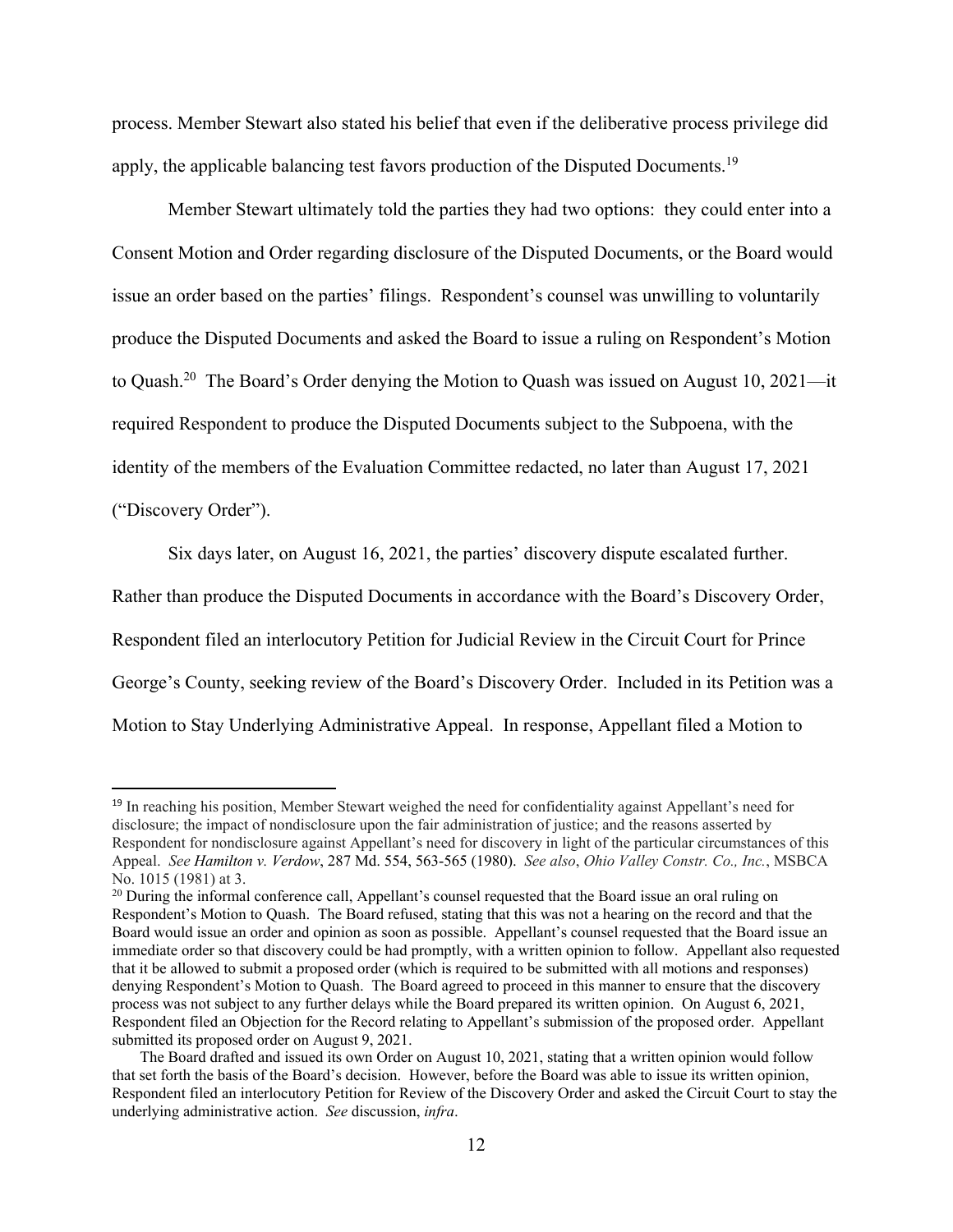Dismiss Petition for Judicial Review or, in the Alternative, Motion for Summary Judgment. Numerous subsequent pleadings and memoranda as supplements thereto have since been filed by both parties, and the litigation has continued in the Circuit Court while these Consolidated Appeals before this Board have been pending. To date, the Circuit Court has not taken any action on the flurry of pleadings, motions, and numerous supplements thereto filed by the parties.

On the same day that Respondent filed its interlocutory Petition for Judicial Review of the Board's Discovery Order, the Board issued a Scheduling Order providing that all pending motions would be heard on December 22, 2021, which was the earliest hearing date available at that time. On August 18, 2021, Respondent denied Appellant's Second Protest, which had been filed on June 16, 2021.

On August 23, 2021, Appellant appealed the denial of its Second Protest, which was docketed as MSBCA No. 3189 ("Second Appeal") and consolidated on the same day with MSBCA No. 3174, since both protest appeals concerned the evaluation of proposals under the same RFP.

On August 24, 2021, Appellant filed a Motion for Sanctions due to Respondent's failure to comply with the Board's Discovery Order directing Respondent to produce the Disputed Documents by August 17, 2021.<sup>21</sup> Appellant also filed a Motion to Shorten Time to respond. The next day, Respondent filed a Response opposing the Motion to Shorten Time. The Board denied the motion on August 26, 2021. Respondent filed a Response opposing Appellant's Motion for Sanctions on September 15, 2021; Appellant filed its Reply on September 22, 2021.

 $21$  Instead of complying with the Order, Respondent filed the interlocutory appeal to the Circuit Court and requested a stay of the administrative proceedings before the Board. The Circuit Court had not yet ruled on the motion to stay as of the filing of the Motion for Sanctions, and it remains unaddressed.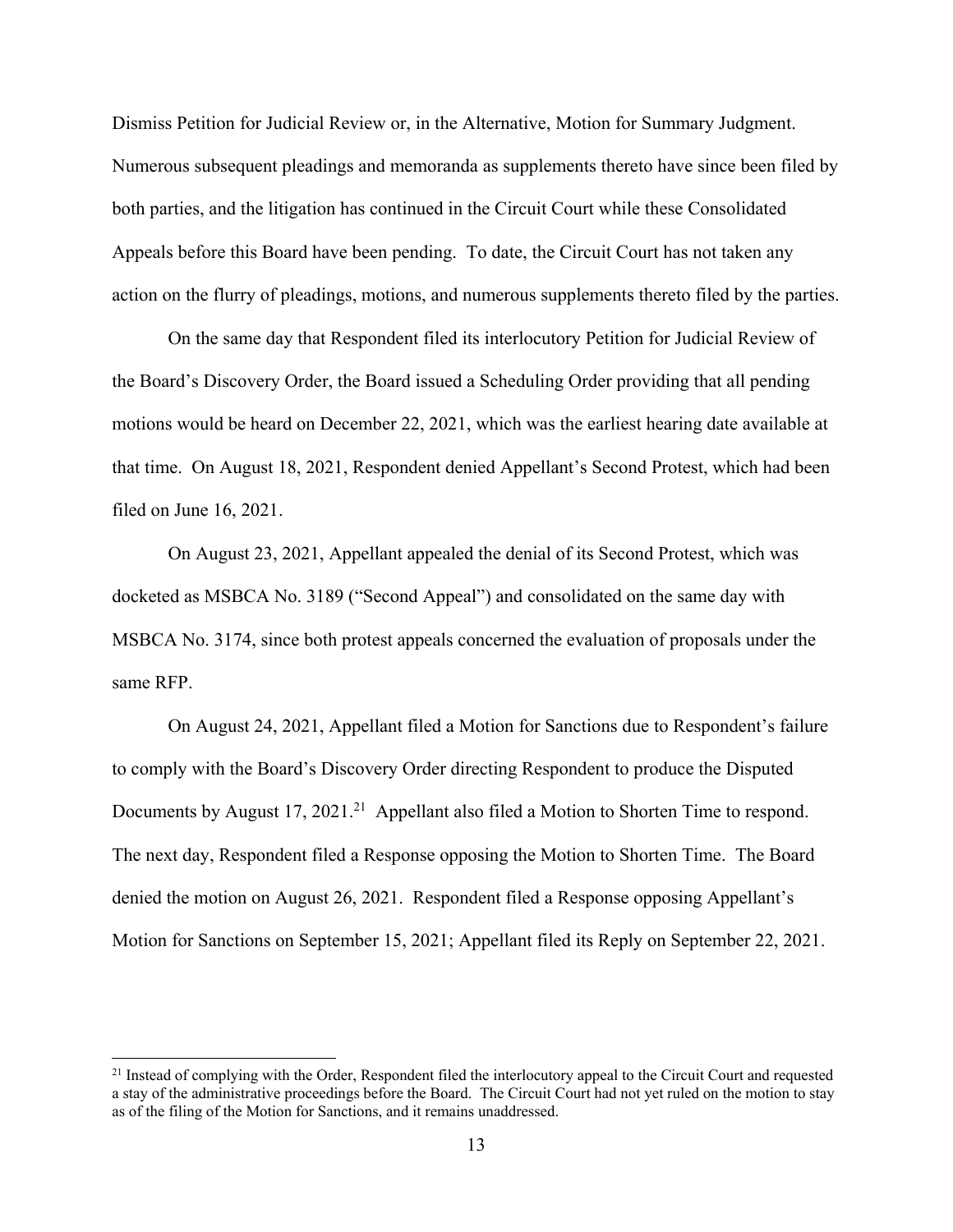On September 16, 2021, the Board issued an Order scheduling a hearing on Appellant's Motion for Sanctions for November 17, 2021, which had just opened up on the Board's hearing calendar when a hearing in a different appeal had to be rescheduled. Once it was clear that all parties were available on this date, the Board issued an Amended Scheduling Order moving the December 22, 2021 hearing to November 17, 2021, for a hearing on all pending motions.

On October 25, 2021, three days after learning that its Third and Fourth Protests had been denied, Appellant sent a letter to the Board's Clerk (i) providing notice that it was withdrawing its Motion for Sanctions and the Subpoena on which it was based, and (ii) requesting that the Board issue a ruling on its July 1, 2021 Motion for Summary Decision, which remained unopposed. Three days later, on October 28, 2021, Respondent filed an opposition to Appellant's "request" to withdraw the Subpoena and Appellant's request for a ruling on its Motion for Summary Decision (even though Respondent had never filed an opposition to Appellant's Motion).<sup>22</sup> Respondent did not oppose Appellant's notice that it was withdrawing its Motion for Sanctions.

On November 2, 2021, the Board issued an Order providing that the Motion for Sanctions and the July 20, 2021 Subpoena had been withdrawn, that the July 20, 2021 Subpoena was null and void, and that the Board's August 10, 2021 Order denying Respondent's Motion to Quash (*i.e*., the Discovery Order) was also now null and void. The practical effect of the Board's November 2, 2021 Order was to resolve all pending discovery disputes for which the parties were seeking resolution by the Board, leaving only two pending motions to be heard on

<sup>&</sup>lt;sup>22</sup> Recall that Respondent had previously objected to the Subpoena and moved to quash it. Then, rather than comply with the Board's Discovery Order to produce the Disputed Documents, Respondent filed an interlocutory Petition for Judicial Review of the Discovery Order. Ironically, Respondent now objects to Appellant's withdrawing the Subpoena, which has become the centerpiece of this bitter dispute and the subject of the Circuit Court's interlocutory judicial review.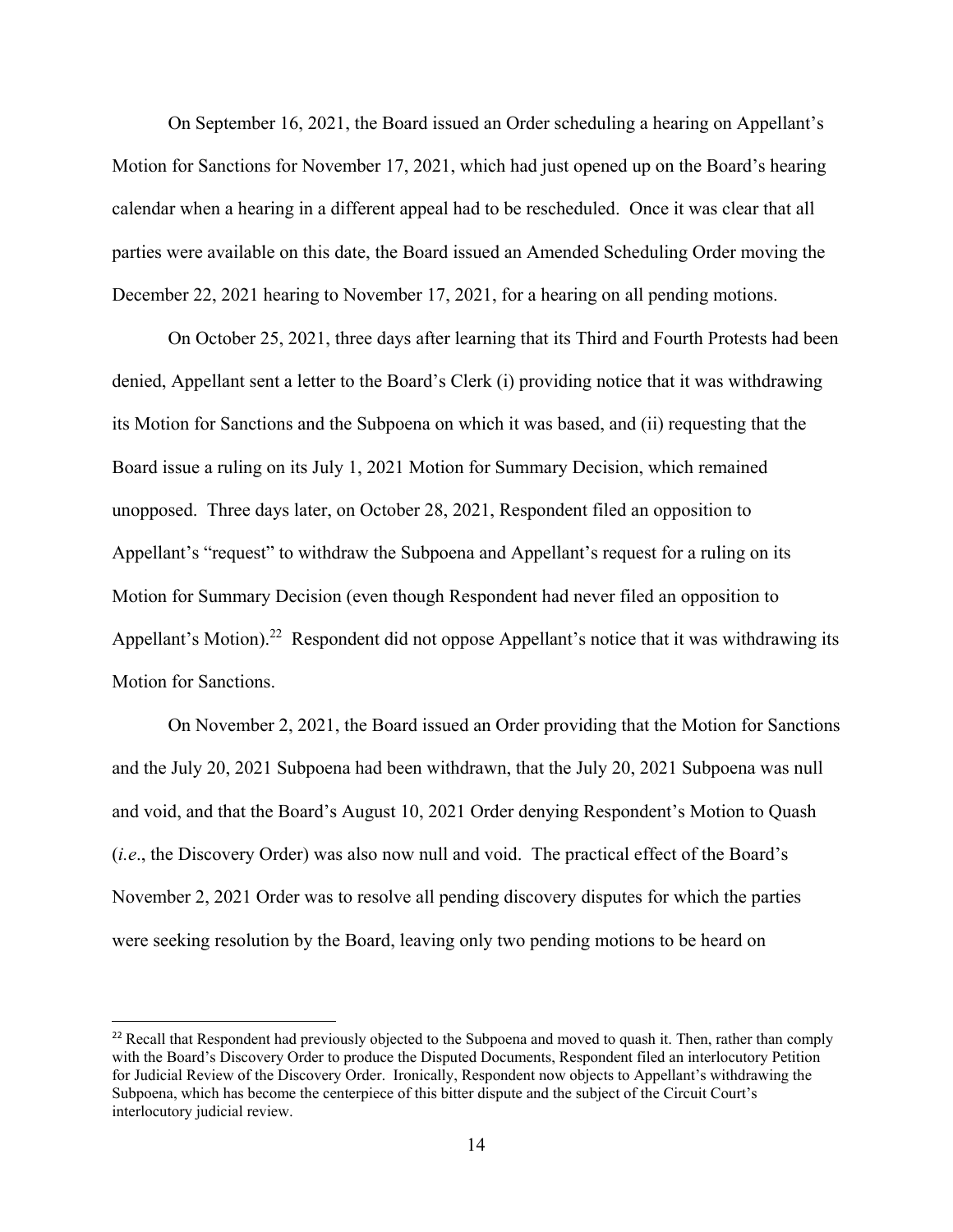November 17, 2021: Respondent's Second Motion and Appellant's unopposed Motion for Summary Decision.

On November 3, 2021, Appellant appealed Respondent's October 22, 2021 denial of its Third Protest (filed July 14, 2021) and its Fourth Protest (filed July 30, 2021), both of which protested the unlawful cancellation of the solicitation. This Appeal was docketed as MSBCA No. 3195 ("Third Appeal"). Appellant requested that the Third Appeal be consolidated with the previously consolidated First and Second Appeals because all of the Protests and Appeals are part of the same RFP. Respondent filed an Objection to Appellant's Request for Consolidation the same day on the grounds that the First and Second Appeal involve protests over the evaluation of proposals, whereas the Third Appeal involves protests over the cancellation of the RFP. On November 12, 2021, Appellant filed its Reply. In the interest of judicial economy and to avoid potentially inconsistent rulings by the Circuit Courts on review of any or each of these three Appeals, and because all of the Appeals involve the same RFP, the Board is issuing a Consolidation Order simultaneously herewith.

On November 17, 2021, the Board held a hearing on the two pending Motions in the First Appeal. The Board first heard argument on Respondent's Second Motion because Respondent asserted that cancellation of the RFP rendered the First Appeal moot and divested the Board of jurisdiction to render any decisions in the First Appeal. The Board next heard argument on Appellant's unopposed Motion for Summary Decision. Even though Respondent had not filed a written Response opposing the Motion, the Board nevertheless allowed Respondent's counsel to argue in opposition thereto.

On November 24, 2021, Appellant submitted a proposed order granting its Motion for Summary Decision. On November 29, 2021, Respondent filed an "Obejction [sic] for the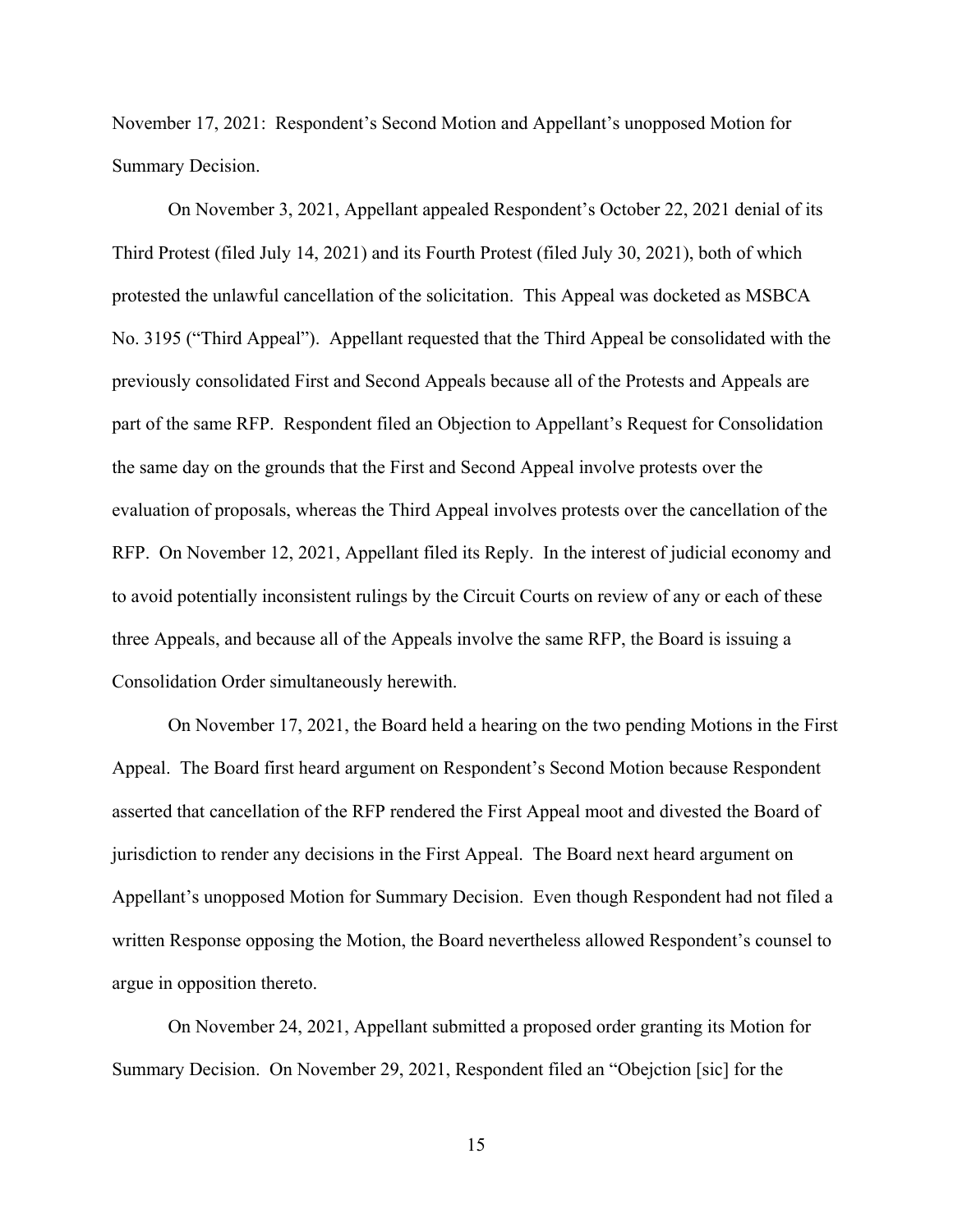Record" to Appellant's proposed order. In its Objection, Respondent requested that the Board issue a Memorandum Opinion that "sets forth the legal and/or statutory authority supporting whether the MSBCA:

- (a) retains statutory authority to rule on [Appellant's] Motion after cancellation of [the RFP]; $^2$
- (b) may apply a mootness doctrine exception to the statutory authority granted to the MSBCA by Maryland's General Assembly;
- (c) may distinguish statutory authority by the facts contained in an MSBCA Opinion, including the Opinions rendered by the MSBCA in *Clark Maryland Terminals*, MSBCA No. 1424 (1989) and *Ecolab, Inc*., MSBCA No. 1453 (1989); and
- (d) has authority to grant the specific relief sought in [Appellant's] proposed Order.

In a footnote, Respondent stated that it "will re-issue the solicitation which will carry changed contractual obligations (by changing one or more specifications)…." Respondent also filed its Agency Report in the Third Appeal on November 29, 2021.<sup>23</sup>

Since the Circuit Court has not taken any action to address Respondent's interlocutory

Petition for Review of the Discovery Order or any of the subsequent filings relating to

Respondent's motion to stay the underlying administrative appeal and the Board's alleged lack

of jurisdiction, the Board has determined that it is necessary to issue this Opinion and Order to

ensure that these Consolidated Appeals proceed without any further delays.

### **DECISION**

### **Introduction**

 Generally, the Board does not issue written opinions when it determines that a motion is to be denied; an order will generally suffice. However, when the primary issue before the Board involves a determination regarding its own jurisdiction to hear and resolve the First (and Second) Appeal(s), the Board is compelled to explain its reasons for denying Respondent's Second

<sup>&</sup>lt;sup>23</sup> Respondent did not file the COMAR-required Agency Report in the First Appeal or the Second Appeal.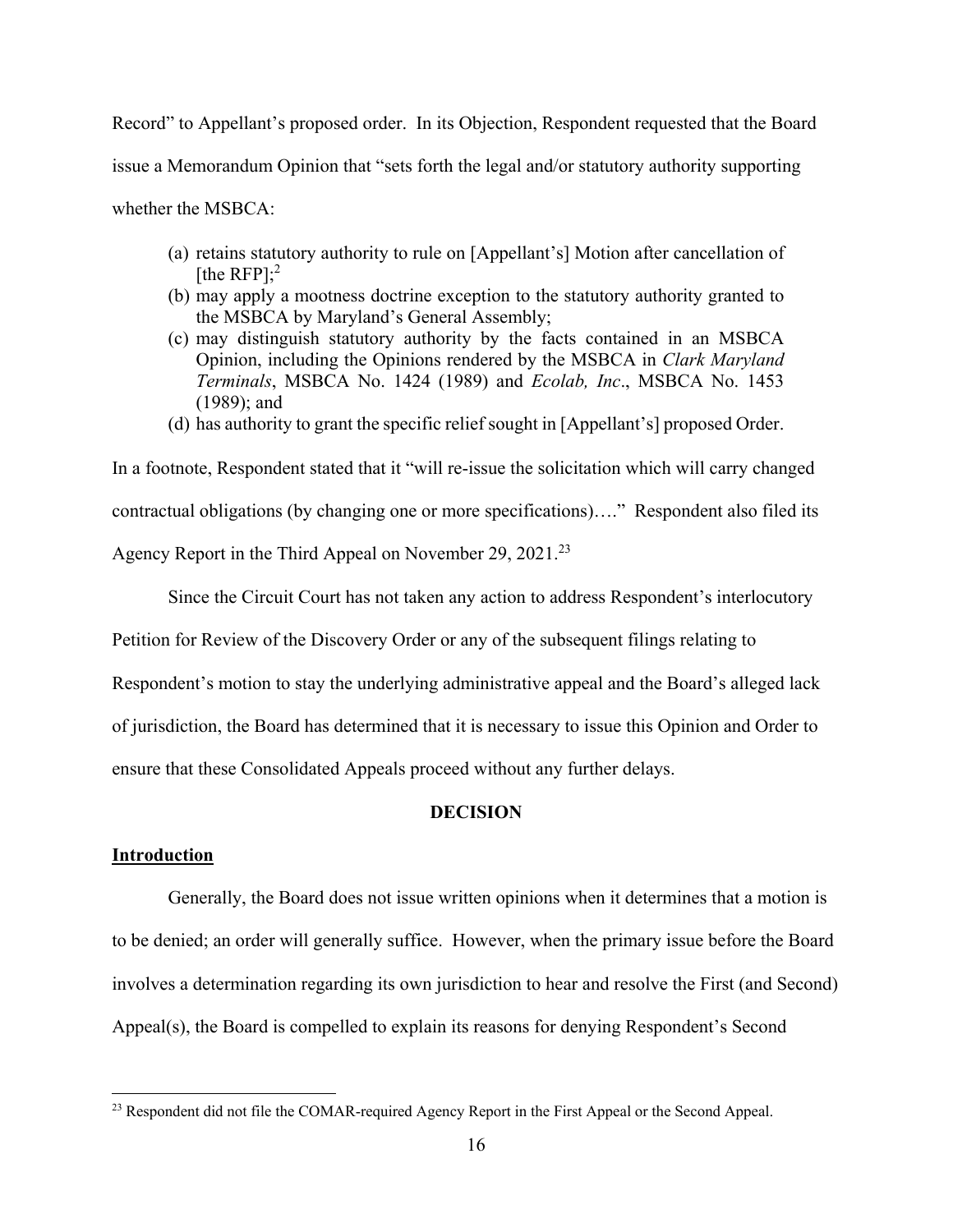Motion. *See*, *e.g*., *John Disney*, MSBCA No. 1698 (1993)(stating that "[t]his Board in exercise of its responsibility to hear and decide disputes has authority to determine whether it has jurisdiction over the particular dispute at hand.").

#### **Respondent's Second Motion**

Respondent initially argues that because the solicitation was cancelled, the First Appeal is "indisputably moot" insofar as "there is no longer any effective remedy which the Board can provide" because the relief requested by Appellant, that the Board reconsider Appellant's "proposal for award in accordance with the RFP's evaluation criteria," is no longer available. Respondent further asserts that "[w]ithout the underlying RFP there can be no contract award to [Appellant] ... and thus there is no longer an effective remedy which the Board can provide."

Respondent mistakenly assumes that this Board is authorized to provide remedies or other relief to litigants who appear before the Board.<sup>24</sup> It is not. As we have repeatedly explained, this Board is charged with determining whether an agency's actions in procuring goods and services have complied with the Procurement Law. *See discussion*, *infra*. If the Board determines that they have not, the Board can declare that the procurement officer's actions were unreasonable, arbitrary, capricious, or unlawful, and can remand the matter back to the procurement officer to take appropriate action that comports with the law. *See*, *e.g*., *State Ctr. v. Lexington Charles Ltd. P'ship*, 438 Md. 451, 51-15 (2014)(holding that the Board, pursuant to MD. CODE ANN., STATE FIN. & PROC., §15-211(a), had primary jurisdiction concerning a request for declaratory relief); *Kennedy Services, LLC*, MSBCA No. 3064 (Jan. 5, 2018). The Board does not, and cannot, direct an agency to do anything other than to take appropriate action under

 $24$  Parties are free to request any relief they may want. However, a party's request for specific relief does not alter this Board's inability to grant it, nor is it a sufficient basis to dismiss an appeal. Put simply, the Board's jurisdiction is not affected by, or based on, a party's request for any specific relief.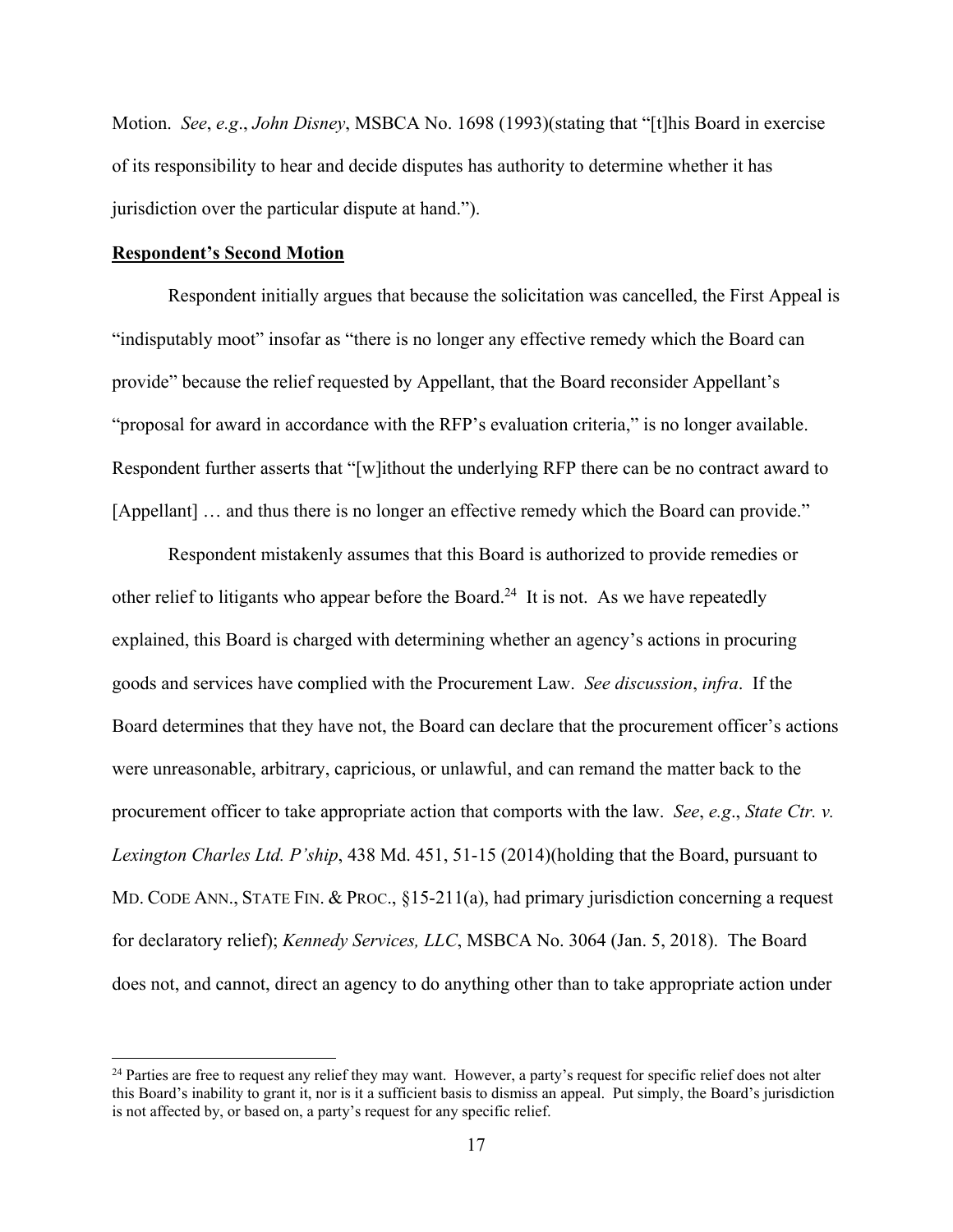the law. The Board is certainly authorized to declare whether Respondent's actions, as complained of in Appellant's First Protest, complied with the law. As such, Respondent's argument that the First Appeal is moot, because the Board is unable to provide Appellant's requested remedy, must fail.

More to the point, however, is Respondent's assertion that because the cancellation of the RFP rendered the First Appeal "indisputably moot," the Board has been divested of its jurisdiction to make *any* declaration whatsoever regarding the lawfulness of Respondent's actions complained of in the First and Second Protests. Before we address Respondent's specific assertions regarding the Board's jurisdiction, we begin with the jurisdiction expressly conferred upon the Board by the General Assembly. MD. CODE ANN., STATE FIN. & PROC., §15-211(a) provides as follows:

- (a) *Jurisdiction*. The Appeals Board shall have jurisdiction to hear and decide all appeals arising from the final action of a unit:
	- (1) on a protest **relating to the formation of a procurement contract**, including a violation of §13-212.1 of this article; or
	- (2) except for a contract claim relating to a lease of real property, on a contract claim by a contractor or a unit concerning: (i) breach; (ii) performance; (iii) modification; or (iv) termination.

(emphasis added). At the hearing, Respondent argued that this "statutory authority" gives the Board jurisdiction to "preside over contract formation."<sup>25</sup> Respondent asserted that, generally, where a solicitation has been cancelled, "there is no contract … once the solicitation is withdrawn, there can be no authority for this Board." With regard to the First Appeal, Respondent again stated that "once the RFP has been withdrawn, then the authority that this

<sup>&</sup>lt;sup>25</sup> Nothing in the statute limits the Board's authority to render decisions relating to the lawfulness of an agency's actions throughout the entire procurement process, including contract administration.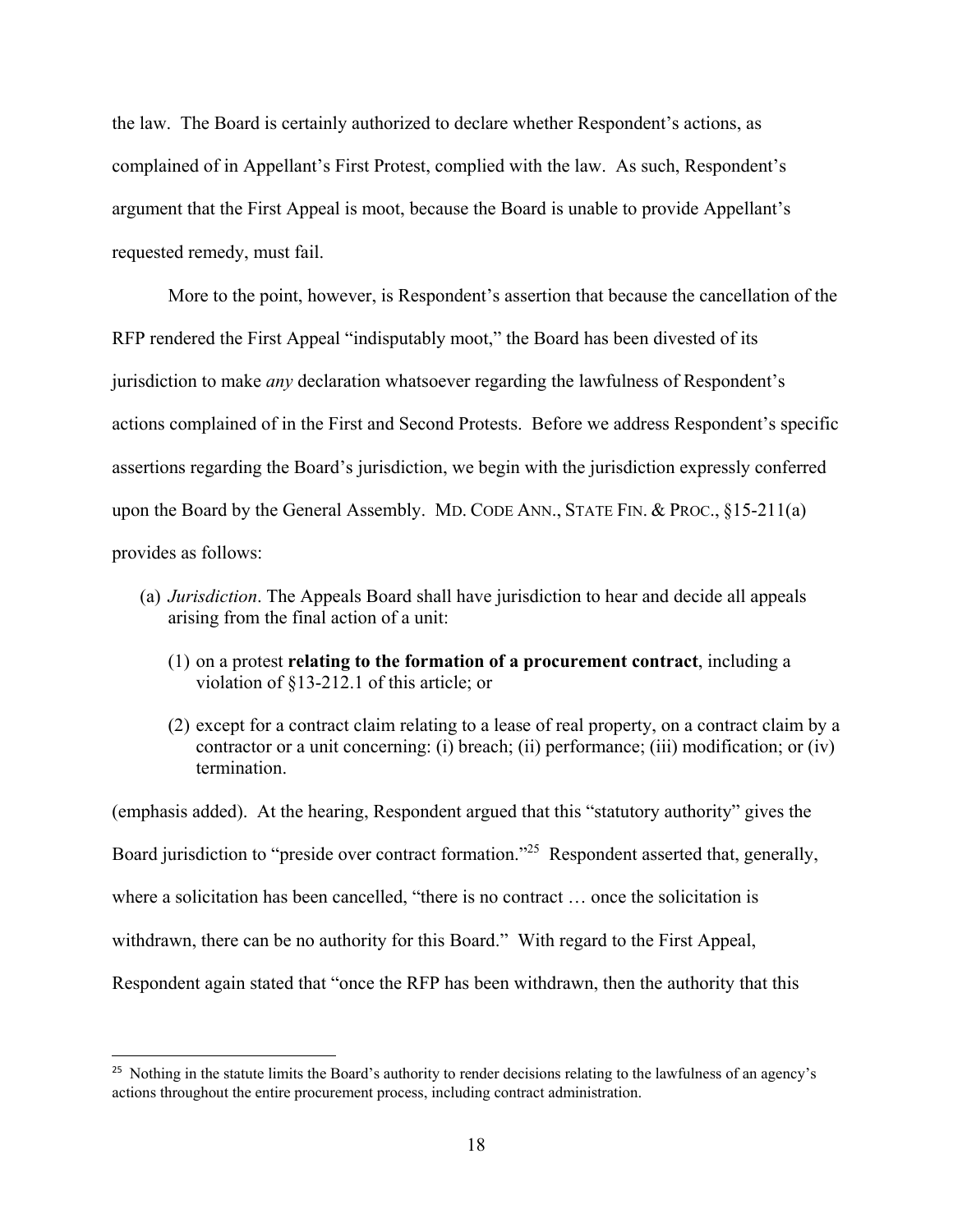Board has … goes with it … there is no authority over a solicitation that's withdrawn because from that solicitation there could be no contract formation."

Respondent argues that the Board's jurisdiction is inextricably linked with the statutory language "formation of a procurement contract," and that once an agency cancels a solicitation, there will no longer be the prospect of a contract being formed, thereby divesting the Board of jurisdiction. The flaw in this argument is two-fold. First, it ignores the possibility that a contract may eventually be formed for the goods or services that are still needed and, second, it is predicated on the belief that once a solicitation is cancelled, even when unlawfully done, it cannot be dusted off, revived, and amended as may be necessary to procure the goods and services needed.

To support its position that the Board lacks jurisdiction to render any decisions in the First Appeal, Respondent relies on two 1989 decisions of this Board, *Clark Maryland Terminals*, MSBCA No. 1424 (1989) and *Ecolab, Inc*., MSBCA No. 1453 (1989). In both decisions, the Board found, on different grounds and for different reasons, that the subject appeals were moot after the solicitations had been cancelled because there was no longer a prospect for contract award to the protesting party.

In *Clark*, MSBCA No. 1424 (1989), which predates *Ecolab* by six months, the appellant protested the proposed award of the contract to another vendor on six separate grounds, including that the solicitation was vague in certain respects and required clarification. *Id.* at 2. The procurement officer denied the protest on the grounds that it had become moot: the agency had decided to perform the services in-house by State employees, rather than contract them out to third parties. The agency then cancelled the solicitation, thereby rendering the bid protest moot. *Id*. at 3. On appeal, the appellant asked the Board to find that the procurement had not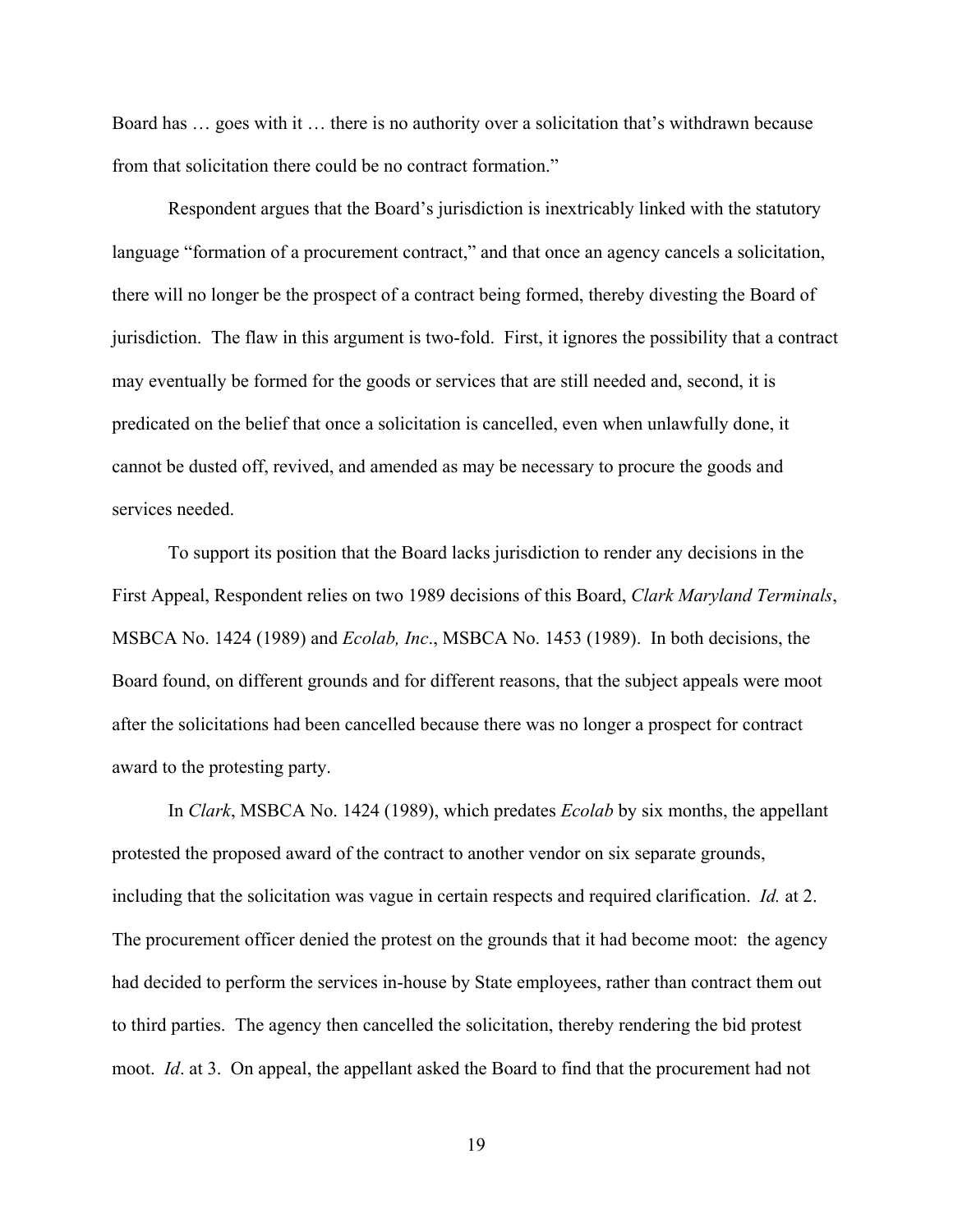been conducted properly and to direct the agency to issue a new solicitation that would permit it to compete more effectively. *Id*. at 4.

The agency moved the Board to dismiss the appeal on the grounds that it was moot because there was no longer a prospect of any contract award since the agency had determined to perform the services with its own employees. Although the Board did find that the appeal was moot, its decision was not based on any limit to the Board's jurisdiction or its authority to render an opinion on the appellant's pre-cancellation bid protest. The Board explained that the only limit to its authority related to the relief requested by the appellant—the Board is not vested with authority to direct an agency to take any particular action. Quoting from its prior decision in *Solon Automated Servs., Inc*., MSBCA No. 1046 (1982), *rev'd on other grounds*, Circ. Ct. Balt. Co. (Oct.13, 1982), which is in accord with our discussion *supra*, the Board explained the parameters of its jurisdiction, that is, what it can and cannot do:

**This Board is empowered in disputes involving contract formation … to decide whether the State procurement laws were followed and whether actions of procurement officials were reasonable.** We have no authority to command a state agency to take any particular corrective action although the Board may decide in the course of its decision that certain actions may be improper.

…

[The Board] is not empowered to compel a State agency to act or refrain from acting in a particular manner. However, **bid protests still may be resolved effectively by the Board through the issuance of declaratory rulings concerning the applicability of the procurement law and regulations**. [Citation omitted]. **These rulings will be binding upon State procurement agencies and their officers unless judicial review is sought in the State Courts**.

*Id*. at 4-5. (emphasis added).

In granting the motion to dismiss on the grounds that the appeal was moot, the Board

reasoned that "there is no longer a contract existing or proposed for award … there must be an

awarded contract or a contract proposed to be awarded for jurisdiction to exist." *Id*. at 3-4. The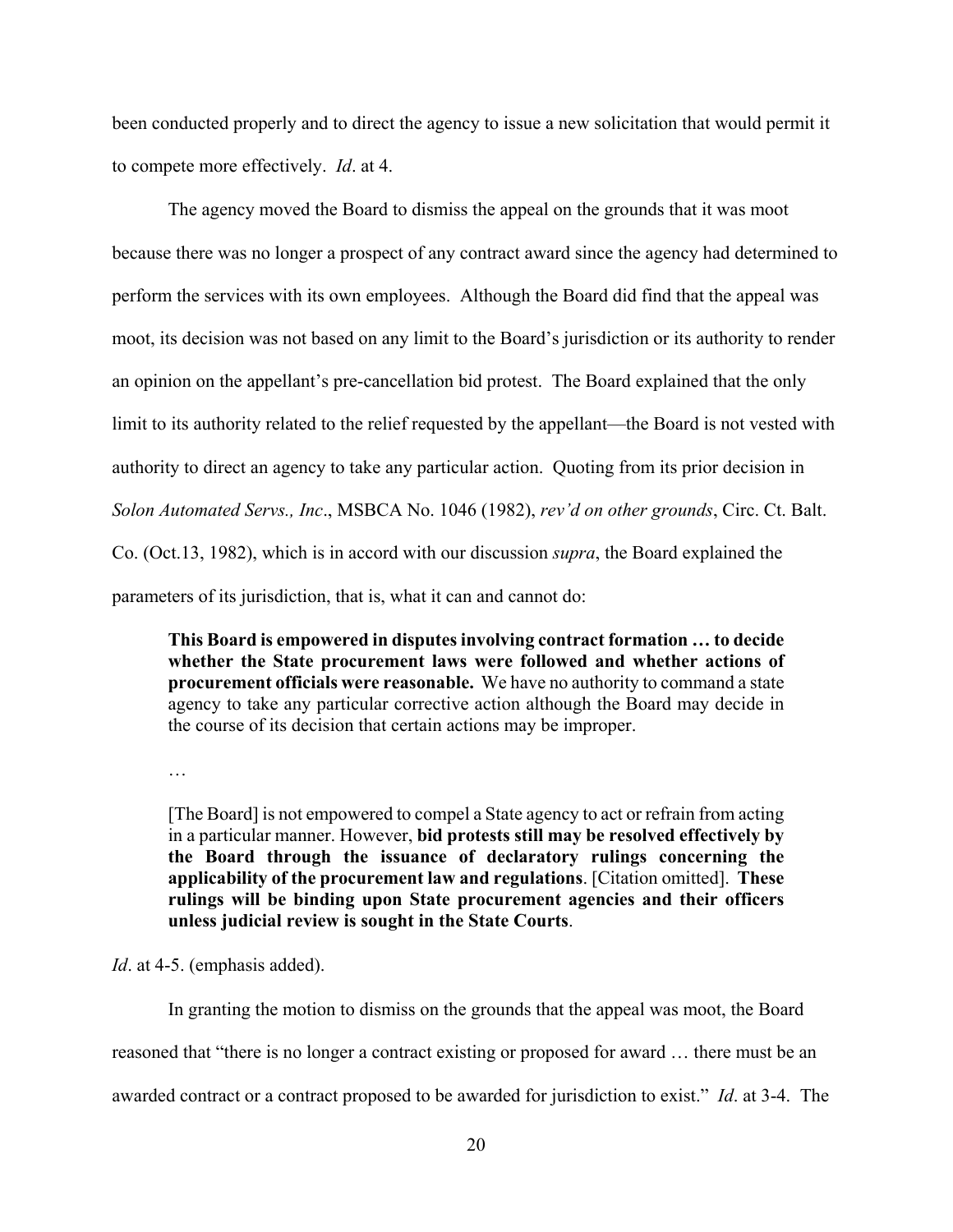Board explained that "no justiciable controversy in the procurement sense exists for this Board to decide since the services are no longer to be sought from the private sector … no award in the procurement controversy is contemplated to anyone." *Id*. at 6. In sum, the *Clark* protest appeal was determined to be moot because any determination by the Board on whether the procurement had been conducted properly would have served no purpose since the agency did not intend to procure services from outside vendors.

*Clark* is readily distinguishable from the facts in these Consolidated Appeals. The On-Call General Contracting Services for Small Projects are still needed and will not be performed in-house, as evidenced by Respondent's representations to the Board that it intends to re-solicit those services with clarified evaluation criteria. Thus, if the Board determines that cancellation of the RFP was unlawful, the prospect of contract award for these services still exists.

In addition, the appellant in *Clark* did not protest the propriety of the agency's determination to cancel the solicitation. Its protest was based on pre-cancellation agency actions only. In this case, Appellant did protest the propriety of the cancellation decision. Appellant's Third Appeal of the denial of its Third and Fourth Protests is still pending, wherein Appellant alleges that Respondent's cancellation of the solicitation was improper. If Appellant were to prevail in the Third Appeal, there is still a possibility that a contract could be awarded under the current solicitation. Unless and until the Board determines that the cancellation of the RFP was lawful, the Protests in the First and Second Appeal regarding the evaluation of proposals remain live and justiciable controversies.

Respondent also relies on *Ecolab, Inc.*, MSBCA No. 1453 (1989), to support its contention that the First Appeal is now moot, thereby divesting the Board of jurisdiction. In *Ecolab*, the agency issued a multi-year solicitation for dishwashing compounds. *See id*, at 1.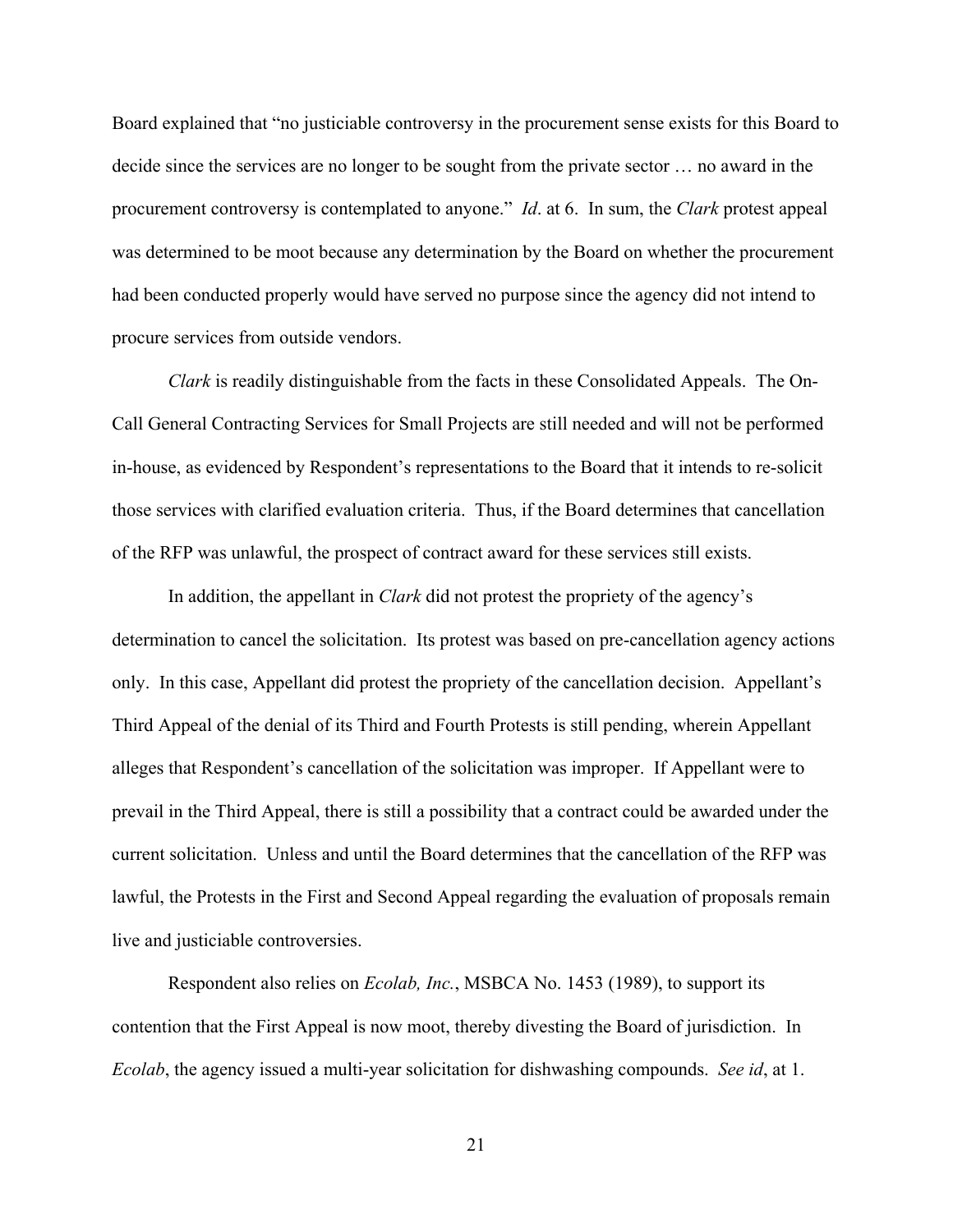Two of the bidders protested on various grounds, some of which led the agency to determine that its specifications were defective and to reject all bids and "rebid with clarified specifications." *Id*.

In response to these two protests, another bidder, Ecolab, Inc. ("Ecolab"), sent a letter to the agency stating its "intent to protest any award made to any bidder other than Ecolab, Inc. resulting from those protests." *Id*. Ecolab's letter addressed the grounds asserted in its competitors' protests, and Ecolab provided its own interpretation concerning whether the specifications were defective. *See id*. Ecolab objected to the protests that had been filed by the other bidders and advised the agency that it "intended" to protest any award made to anyone other than Ecolab if such an award was made as a result of its competitors' protests. *See id*.

Although Ecolab only informed the agency of its "intent to protest" if an award was made to any of its competitors based on their protests, the agency nonetheless treated Ecolab's letter as a formal protest and denied it. *See id*. at 2. The Board concluded that "the asserted basis for such protest" (*i.e*., the award of a contract to any of Ecolab's competitors if that contract award occurred as a result of their protests) was moot because the agency never awarded a contract to any of Ecolab's competitors as a result of the two protests that had been filed by other bidders.

We believe that both cases relied upon by Respondent are readily distinguishable from the facts in these Consolidated Appeals and, thus, these cases are inapposite. In both cases, the Board determined that it was *no longer necessary* to render a decision on the pre-cancellation protests because there was no longer the prospect of *any* contract award; the Board did *not* conclude that it no longer had *jurisdiction* to render decisions on the protests. It only found that the protest appeals were moot. Moreover, in neither of these cases did the appellant timely protest the agency's cancellation of the solicitation after a pre-cancellation bid protest had been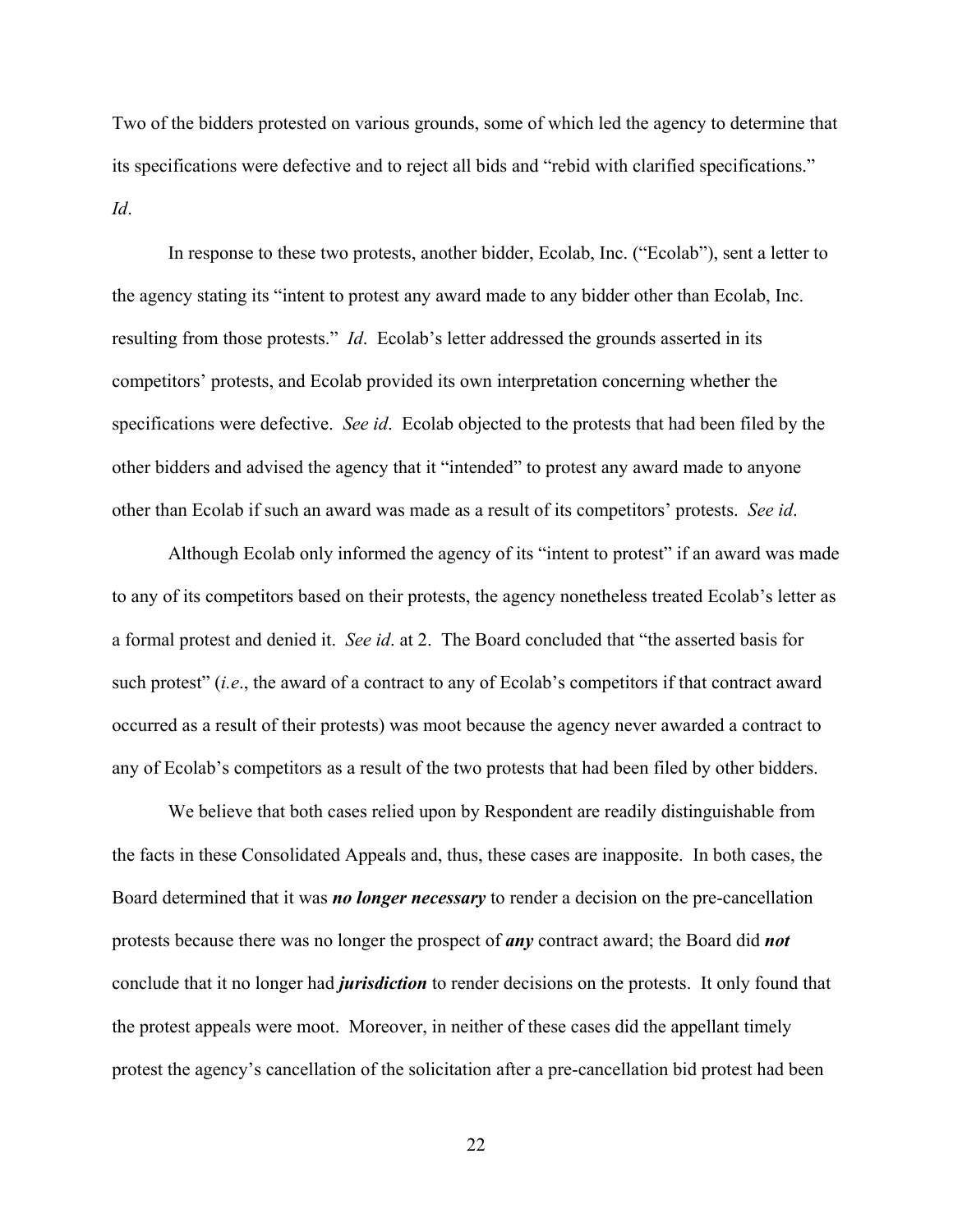filed (*e.g*., challenging the agency's evaluation of proposals), as was done by Appellant in these Consolidated Appeals.

We believe the Board's decision a decade later in *Control Systems Servs., Inc*., MSBCA No. 2090 (1998) is controlling. In *Control Systems*, when the appellant's bid was determined to be non-responsive, the appellant filed a bid protest challenging this determination, then appealed the agency's denial of its protest. *See id*. at 1-2. While this protest appeal was still pending, the agency decided to reject all bids and issue a revised solicitation in the future. *See id*. at 3. The agency sent a notice to all bidders explaining that

Section CIV6 of the [solicitation] as amended by Addendum No. 1, is ambiguous. The limits of liability imposed on the bidder by Addendum No. 1 may be interpreted in different ways. Also, the use of the work [sic] "additional" is misleading as it could be interpreted to mean a different part from the intended part. The impact of these ambiguities on bidding cannot be determined. The State has determined not to issue a contract under these ambiguous terms.

*Id*. The appellant received this notice on October 14, 1998, **but did not protest the agency's** 

#### **determination to cancel the solicitation**. *See id*.

On October 27, 1998, the agency filed a motion to dismiss the pending protest appeal on the grounds that it was moot since "no timely protest of the rejection of all bids has been filed and therefore no party has any prospect for award of a contract regardless of the outcome of this appeal." *Id*. Concluding that the appeal was moot, the Board granted the agency's motion. *See id*. The Board reasoned that because no party had protested the cancellation, the "appellant may not be awarded a contract under the subject solicitation since all bids have been legally rejected." *Id*. at 3-4.

The Board's decision that the appeal was moot turned on the fact that the appellant had not protested the agency's cancellation of the solicitation and thus failed to preserve its rights. In making its decision, the Board clearly contemplated the prospect of contract award if the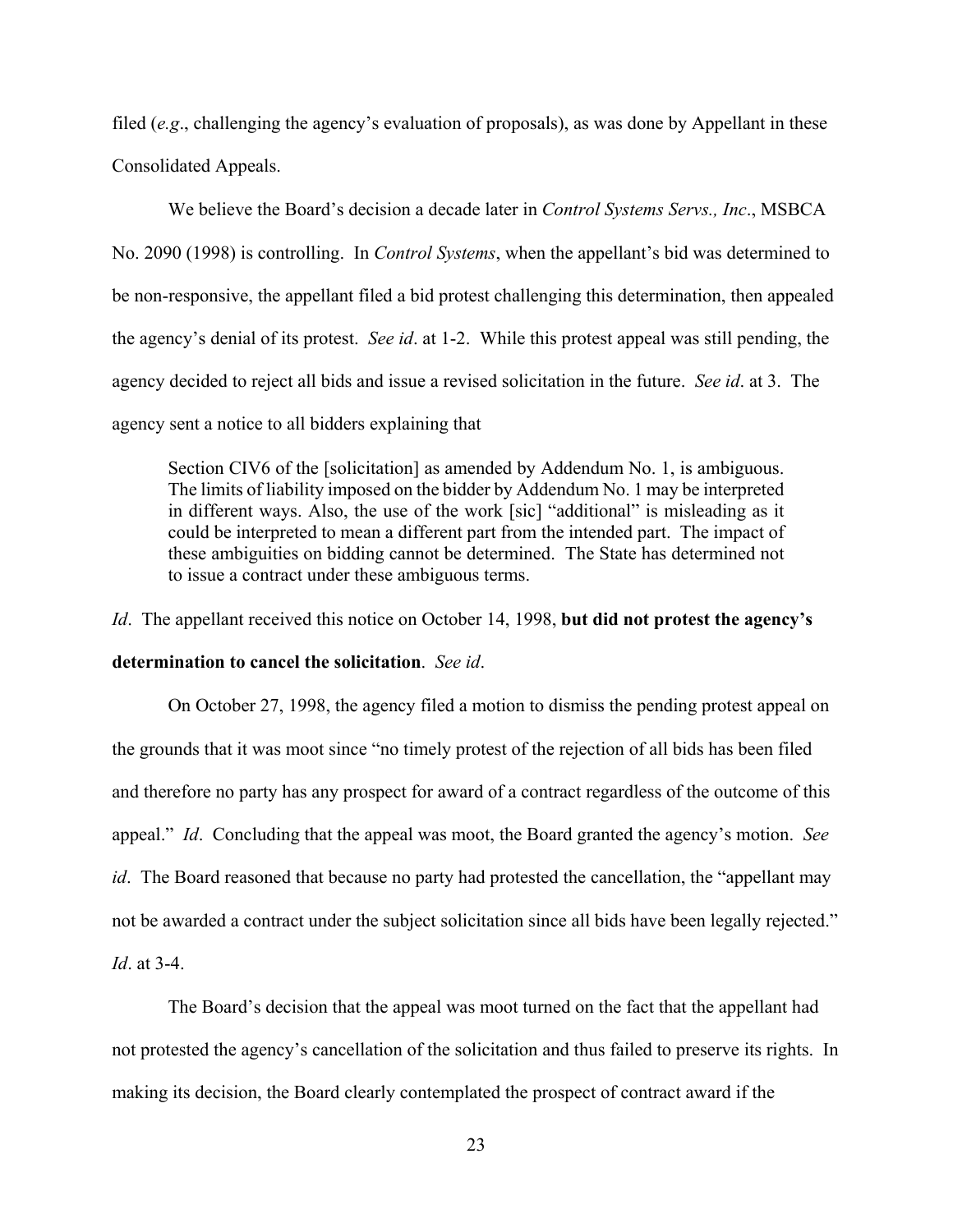appellant (or some other party) had protested the propriety of the cancellation. By failing to protest the agency's cancellation of the solicitation, the appellant failed to preserve its right to have its protest appeal (regarding the agency's determination that its proposal was nonresponsive) heard and decided on appeal by the Board.

*Control Systems* thus stands for the proposition that a timely challenge to the propriety of a cancellation preserves a protestor's right to have its bid protest appeal heard and finally resolved by the Board because there is still the prospect of contract award under the solicitation if the Board determines that cancellation of the solicitation violated the Procurement Law.

The facts in these Consolidated Appeals unequivocally fit within the *Control Systems* construct:

- 3/1/21: Appellant filed a timely First Protest regarding Respondent's wrongful rejection of its proposal on the grounds that it applied minimum requirements criteria that were not expressly stated in the RFP;
- 4/30/21: Appellant appealed the denial of its First Protest;
- 6/16/21: Appellant filed a Second Protest regarding the evaluation of proposals;
- 7/12/21: Respondent cancelled the RFP;
- 7/14/21: Appellant filed a Third Protest two days after the cancellation regarding the propriety of the cancellation;

7/30/21: Appellant filed a Fourth Protest regarding the propriety of the corrected cancellation.

Here, Appellant filed two bid protests regarding Respondent's evaluation of proposals prior to

cancellation of the RFP. After the First Protest was denied, Appellant appealed. The First

Appeal was pending when Respondent cancelled the RFP. After the RFP was purportedly

cancelled, Appellant filed two protests regarding the propriety of the cancellation of the RFP,

which preserved its right to have this Board hear and render decisions on the First and Second

Appeals. We therefore hold that until this Board determines whether Respondent wrongfully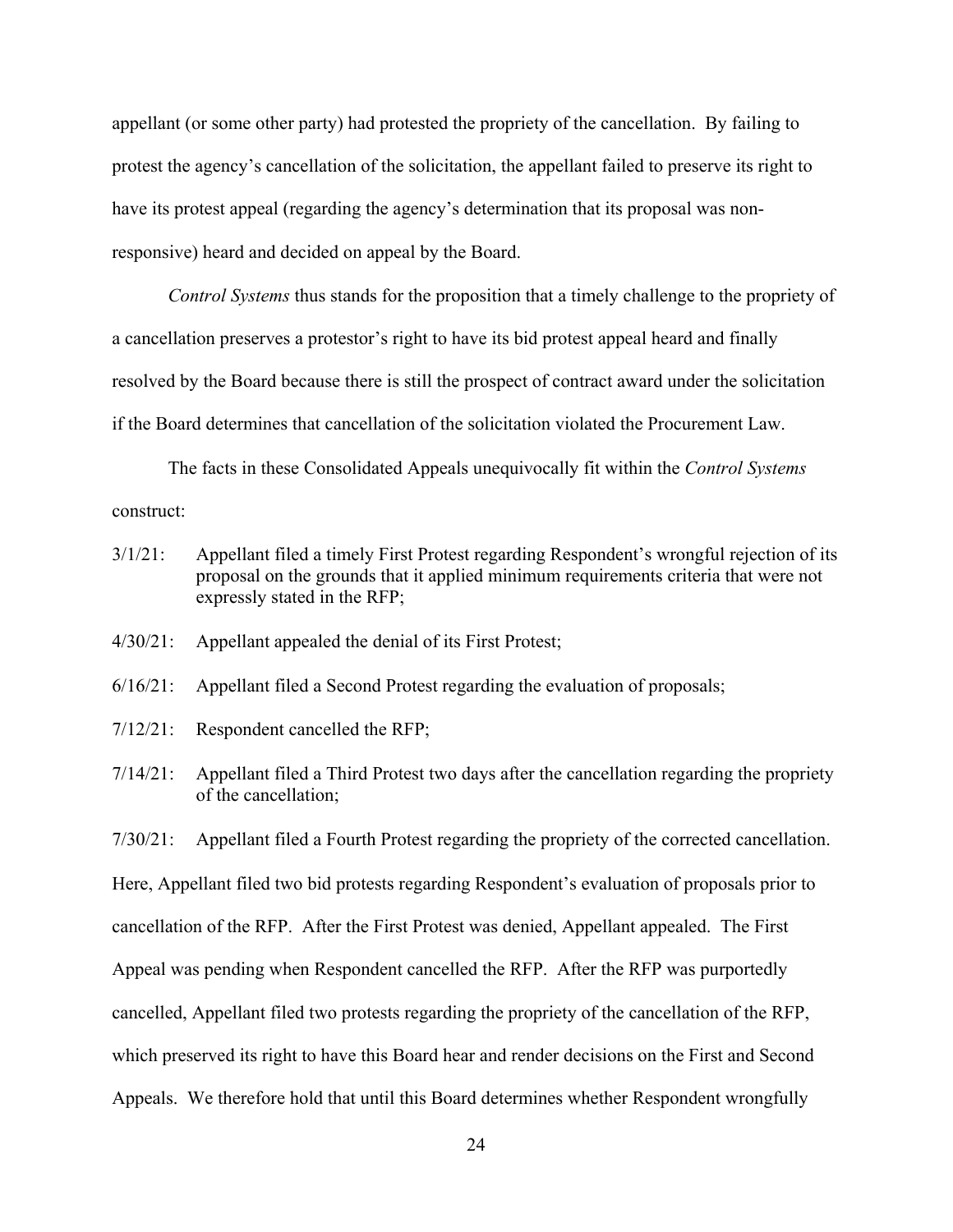cancelled the RFP, the First and Second Appeals are not moot, and the Board's jurisdiction to render decisions in the First and Second Appeals is not impacted.

Finally, Respondent asserts that the First Appeal is moot because once a solicitation is cancelled, it remains cancelled, regardless of whether the cancellation is later determined to be unlawful. We believe this goes too far. If, as Respondent asserts, a solicitation automatically terminates the instant a notice of cancellation is sent to all contractors, then protesting an unlawful cancellation would serve no purpose—it would become merely an extremely costly academic exercise. Even if a protester were to prevail, the solicitation would nevertheless remain cancelled. Agencies could cancel solicitations for any reason, or no reason, with no recourse for bidders who have been affected. This would violate COMAR 21.06.02.02C(1), which enumerates seven reasons why a cancellation may reasonably be deemed to be fiscally advantageous or otherwise in the best interest of the State, and which clearly demonstrates that cancellations are regulated agency actions that are subject to review.

If a solicitation remained cancelled even after the purported cancellation was determined to be unlawful, it would give a procurement officer only one option for moving forward: issue a new solicitation and start the entire procurement process all over. We believe that upon a determination that a cancellation was unlawful, the procurement officer should be able to determine the best way to proceed with the procurement and should have the option to move forward with the initial solicitation if he or she so chooses.<sup>26</sup>

<sup>&</sup>lt;sup>26</sup> For example, it can sustain the initial protest, amend the solicitation, and re-evaluate the proposals. Indeed, the Board has previously held that the General Procurement Law and COMAR do not preclude a procurement officer from changing a previous determination concerning responsiveness prior to award when the record reflects on its face that the previous determination was legally incorrect or erroneous. *See Fortran Telephone Comm. Systems, Inc.*, MSBCA Nos. 2068 & 2098 (1999).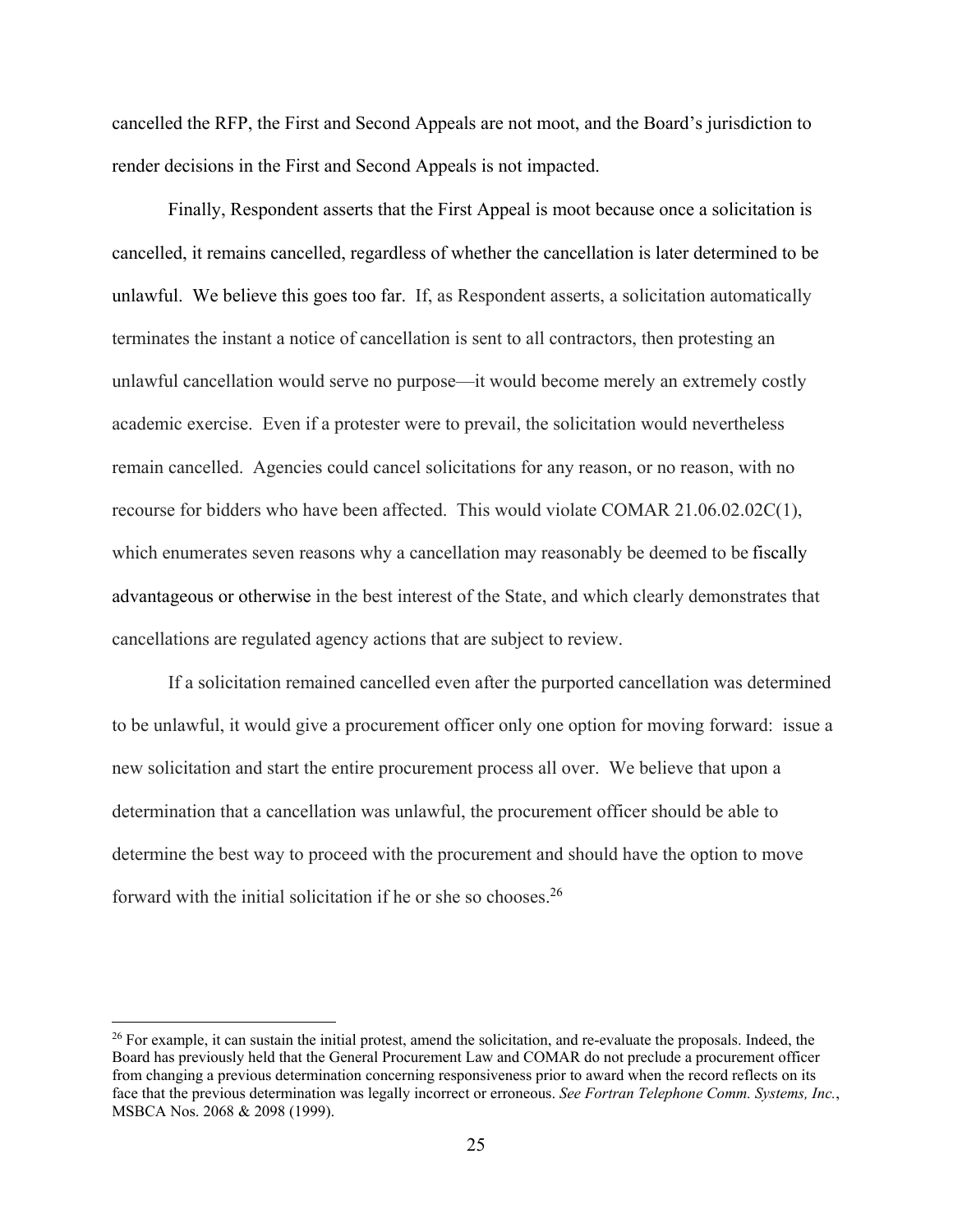We would be remiss in failing to acknowledge the large body of law established in both Maryland and federal courts regarding exceptions to the mootness doctrine that permit judicial review of an otherwise moot issue. *See*, *e.g*., *Salisbury Univ. v. Joseph M. Zimmer, Inc.*, 199 Md. App. 163 (2011); *Carroll Co. Ethics Comm'n v. Lennon*, 119 Md. App. 49 (1998); *Powell v. Md Dept. of Health*, 455 Md. 520 (2017). Although there was considerable discussion about these exceptions at the hearing, including but not limited to, actions or issues that are capable of repetition but evading review, we need not address them in this matter insofar as we have already determined that the First and Second Appeals are not moot.

#### **CONCLUSION**

 Based on all of the foregoing, it is the Board's determination that the First and Second Appeals are not moot and that this Board has jurisdiction to render decisions on the propriety of the Respondent's evaluation of proposals in the First and Second Appeals. By filing a timely protest to the propriety of the cancellation, Appellant preserved its right to have the First and Second Appeals heard and finally resolved by this Board and any subsequent reviewing court(s).

Accordingly, it is this  $11<sup>th</sup>$  day of March, 2022 hereby:

ORDERED that Respondent's Second Motion to Dismiss or, in the Alternative, for Summary Decision, is DENIED; and it is further

ORDERED that a copy of any papers filed by any party in a subsequent action for judicial review shall be provided to the Board, together with a copy of any court orders issued by the reviewing court.

 $\sqrt{s}$ /s/

 Bethamy B. Brinkley, Esq. Chairman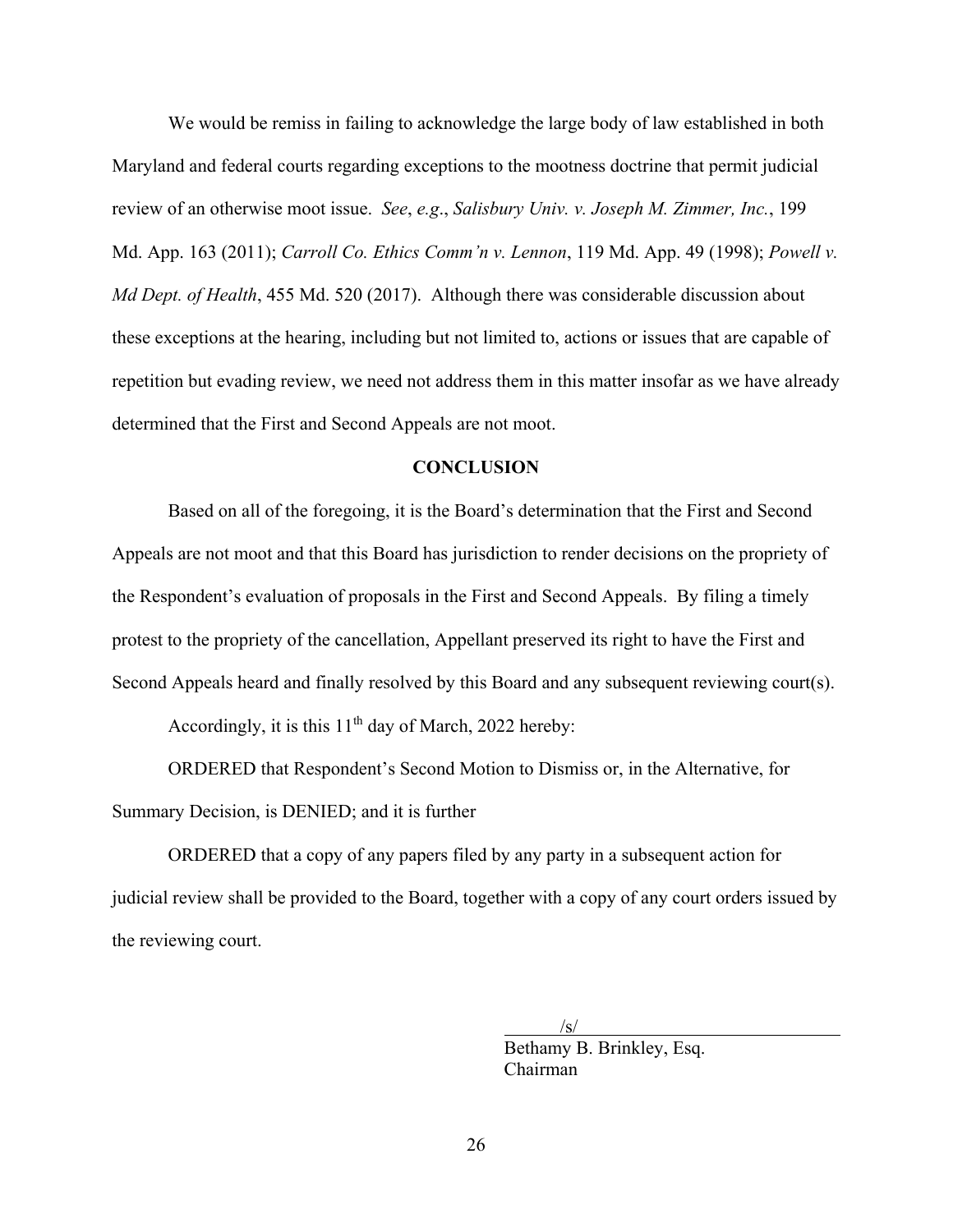I concur:

 $/$ s/ Michael J. Stewart, Jr., Esq. Member

 $/$ s/

Lawrence F. Kreis, Jr., Esq. Member